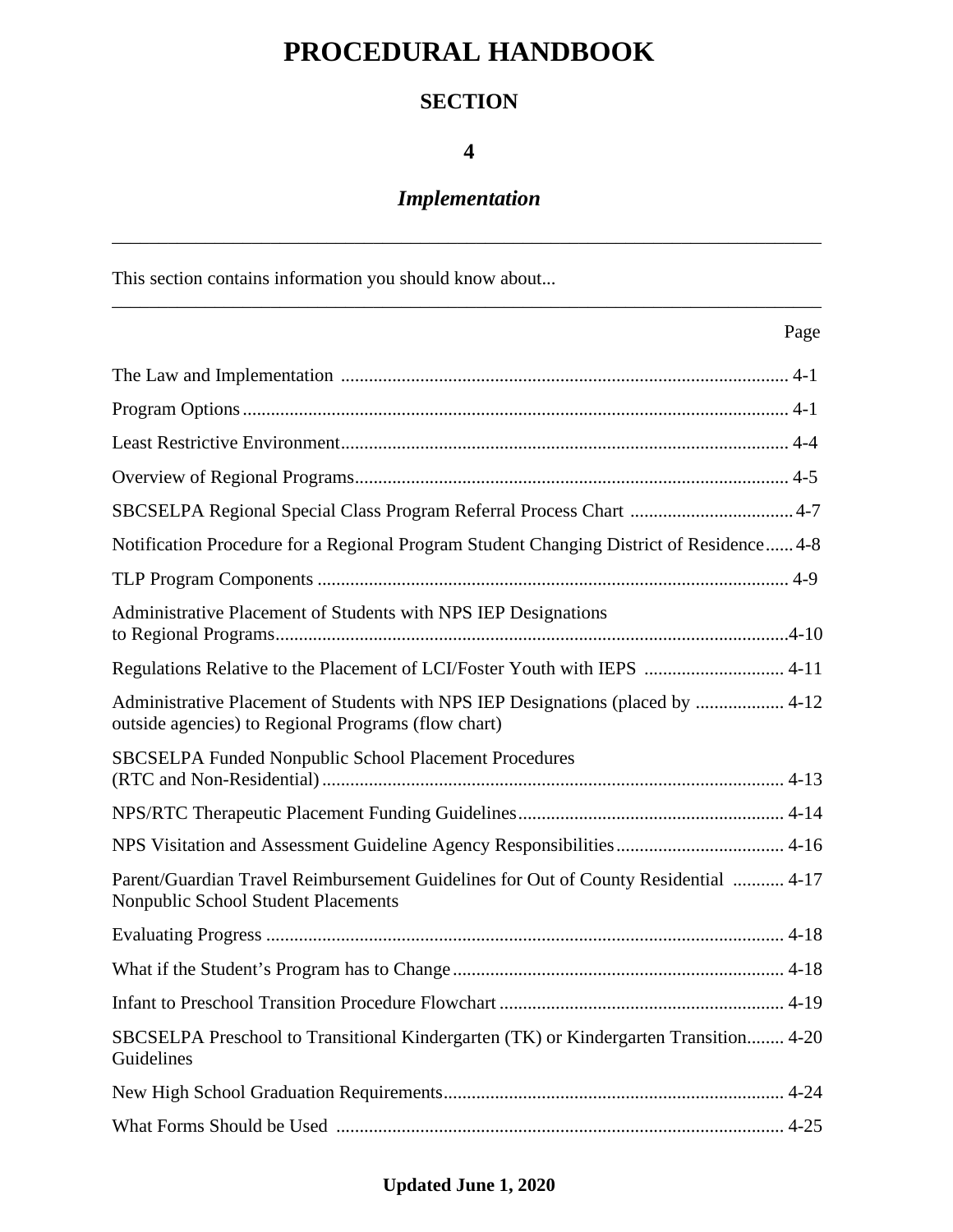### *THE LAW AND IMPLEMENTATION*

56360. Each Special Education Local Plan Area shall ensure that a continuum of program options is available to meet the needs of individuals with exceptional needs for special education and related services as required by the Individuals with Disabilities Education Act and federal regulations.

### *PROGRAM OPTIONS*

The continuum of program options in this Special Education Local Plan Area contains all of the following:

- 1. *A Resource Specialist Program* which provides, but is not limited to:
	- a. Instruction and services for pupils who have been found eligible for special education by an IEP Team, but whose needs can be met while they are assigned to a regular classroom for the majority of the school day.
	- b. Information and assistance to individuals with exceptional needs and their parents.
	- c. Consultation, resource information, and materials regarding special education pupils, for parents and other staff members.
	- d. Coordination of special education services with the regular school program for each Resource Specialist Program enrollee.
	- e. Monitoring of pupil progress; participation in review and revision of IEPs for students in the Resource Specialist Program; and referral of students not making progress to the IEP Team.
	- f. Emphasis at the secondary level on academic achievement, career and vocational development, and preparation for adult life.
- 2. *Related Services* which include, but are not limited to:
	- a. Language and Speech Development and Remediation
	- b. Audiological Services
	- c. Orientation and Mobility Instruction
	- d. Instruction in the Home or Hospital
	- e. Adapted Physical Education
	- f. Physical and Occupational Therapy
	- g. Vision Services and Therapy
	- h. Specialized Driver Training Instruction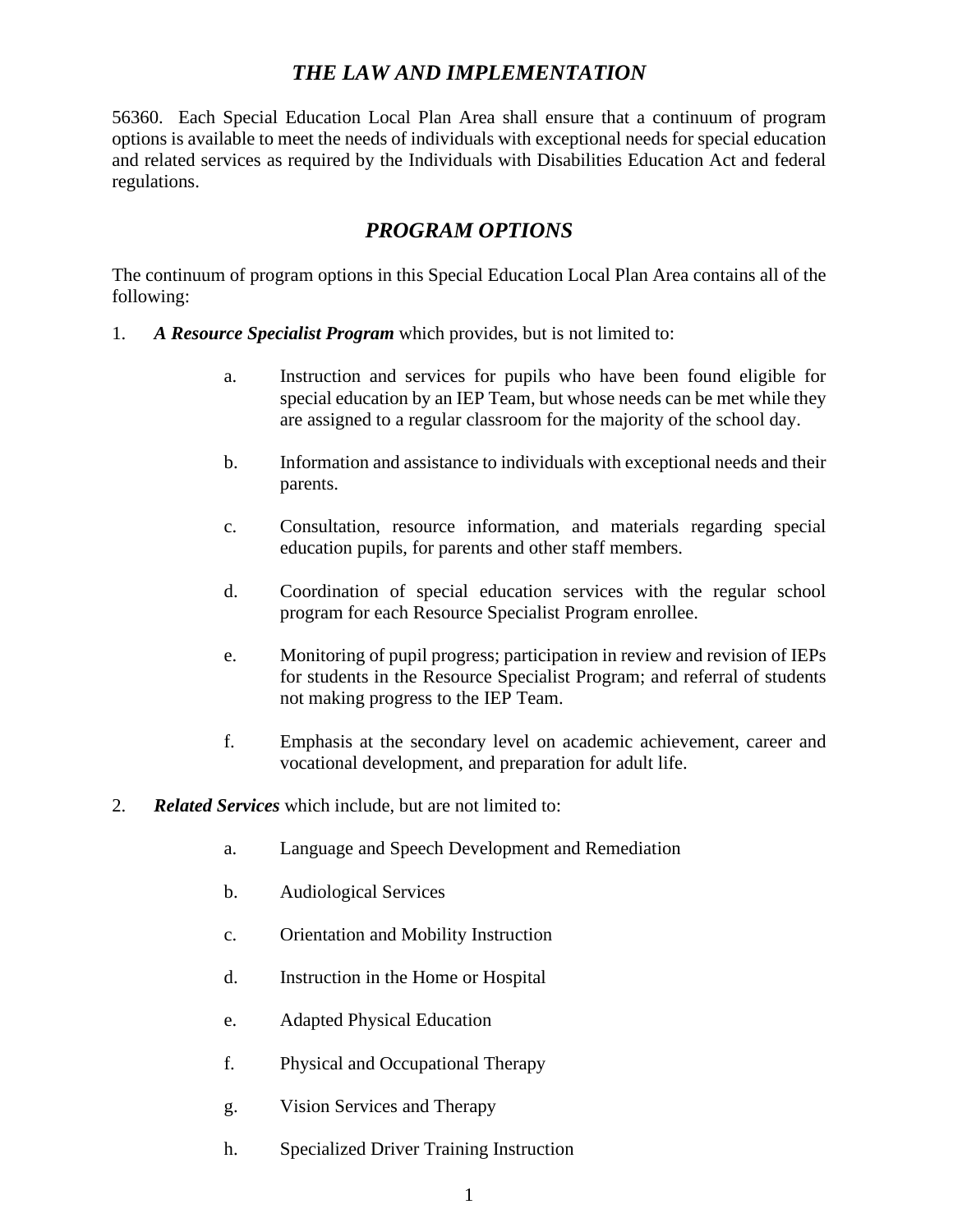- i. Counseling and Guidance, including Rehabilitation Counseling
- j. Psychological Services (other than assessment and development of the Individualized Education Program)
- k. Parent Counseling and Training
- l. Health-Nursing Services
- m. Social Worker Services
- n. Specially designed Vocational Education and Career Development
- o. Recreation Services
- p. Specialized Services for Low Incidence Disabilities, such as readers, transcribers, and vision and hearing services
- q. Interpreting Services

The term "related services" is defined in the federal Individuals with Disabilities Education Act. The term "related services" means transportation, and such developmental, corrective, and other supportive services as may be required to assist an individual with exceptional needs to benefit from special education.

The term "related services" does not include a medical device that is surgically implanted or the replacement of that device.

### 3. *Special Day Classes:*

- a. Enroll pupils with similar and more intensive educational needs.
- b. Enroll pupils when the nature and/or severity of their disability is such that education in regular classes with the use of supplementary aids and services including curriculum modification and behavioral support cannot be achieved satisfactorily.
- c. Provide, or arrange for the provision of, non-academic and extracurricular services and activities, including meals and recess periods, that include, to the maximum extent appropriate, participation with nondisabled pupils.

A student shall be considered enrolled in a special day class for funding purposes under the following circumstances:

 $\triangleright$  The student is on the caseload of an SDC teacher and/or receives his/her special education instruction (excluding related services specified in the IEP) outside the regular education setting for a majority\* of the school day.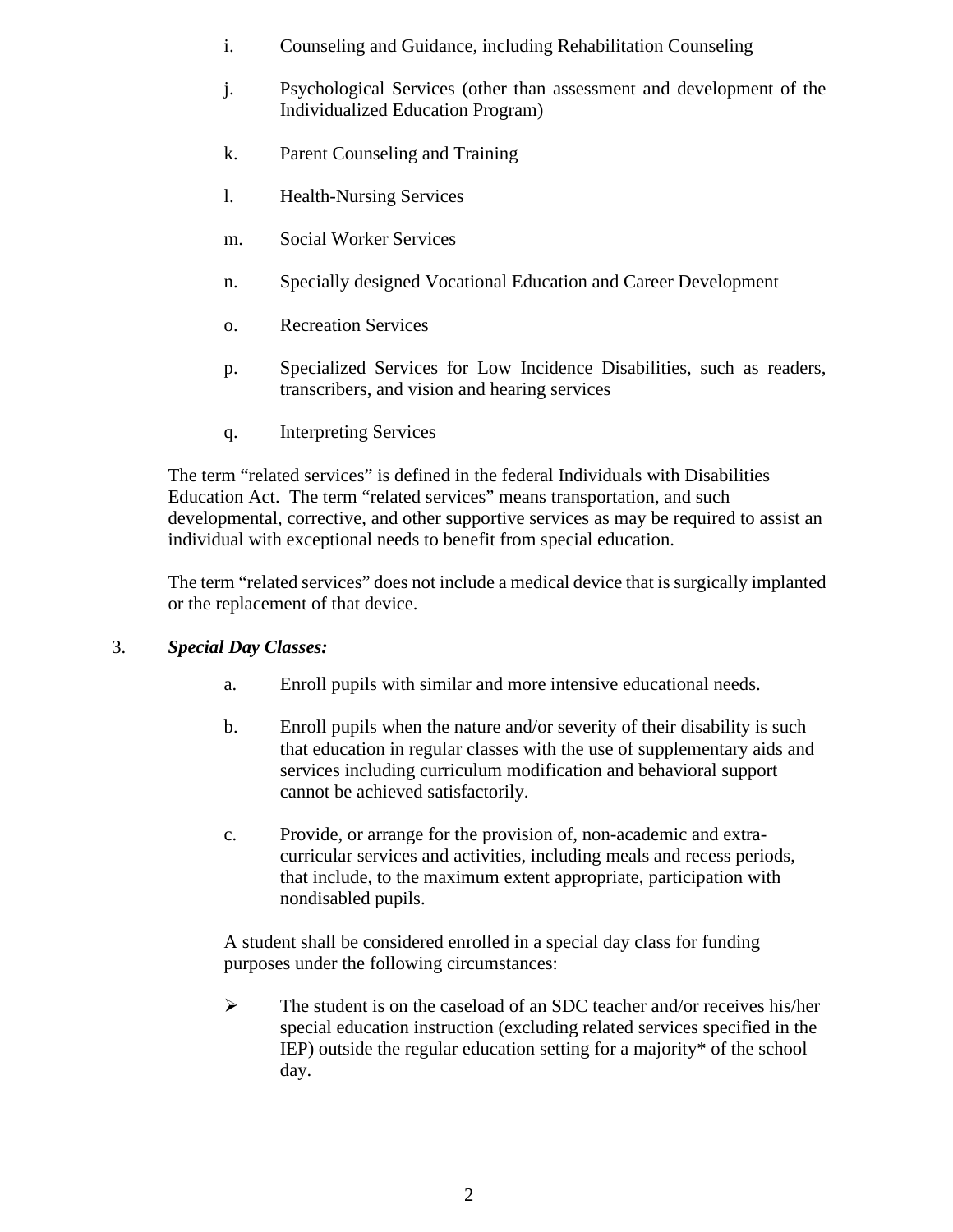- $\triangleright$  The student receives special education instruction outside the regular education setting for less than a majority of the school day but is included on the caseload of a low incidence special day class teacher.
- $\triangleright$  The student receives instruction outside the regular education setting for less than a majority\* of the school day but is included on the caseload of an itinerant special day class teacher and receives specialized instruction from special education staff for a majority\* of the school day.

\*more than 50%

#### 4. *Nonpublic, Nonsectarian School Services:*

Are provided under contract with the Special Education Local Plan Area when no appropriate public education program is available.

#### 5. *State Special Schools*:

Are considered for referral for further assessment or placement of individuals with exceptional needs upon recommendation by the IEP Team. This recommendation will be made only as a result of a finding that no appropriate placement is available in the Local Plan Area.

#### 6. *Instruction in settings other than classrooms where specially designed instruction may occur*:

Including instruction in such settings as the community and vocational work sites.

#### 7. *Itinerant instruction in classrooms, resource rooms, and settings other than classrooms where specially designed instruction may occur as required by law.*

Itinerant instruction may be provided by special education staff, including those with specialized knowledge and training in serving students with low incidence disabilities, when recommended by the IEP team.

#### 8. *Instruction using telecommunication and instruction in the home, in hospitals and in other institutions as required by law.*

When recommending placement for home instruction, the IEP Team shall have in the assessment information a medical report from the attending physician or report of a psychologist, as appropriate, stating the diagnosed condition and certifying that the severity of the condition prevents the pupil from attending a less restrictive placement.

Other placement options that individual districts may make available include the following:

#### 1. *Special Day Class with Maximum Mainstreaming*

A Special Day Class may maintain pupils within the SDC caseload who are mainstreamed in general education for more than 50% of the instructional day. The IEP shall indicate the amount of time the pupil shall be served in the general education setting and the activities of the SDC teacher to support successful mainstreaming.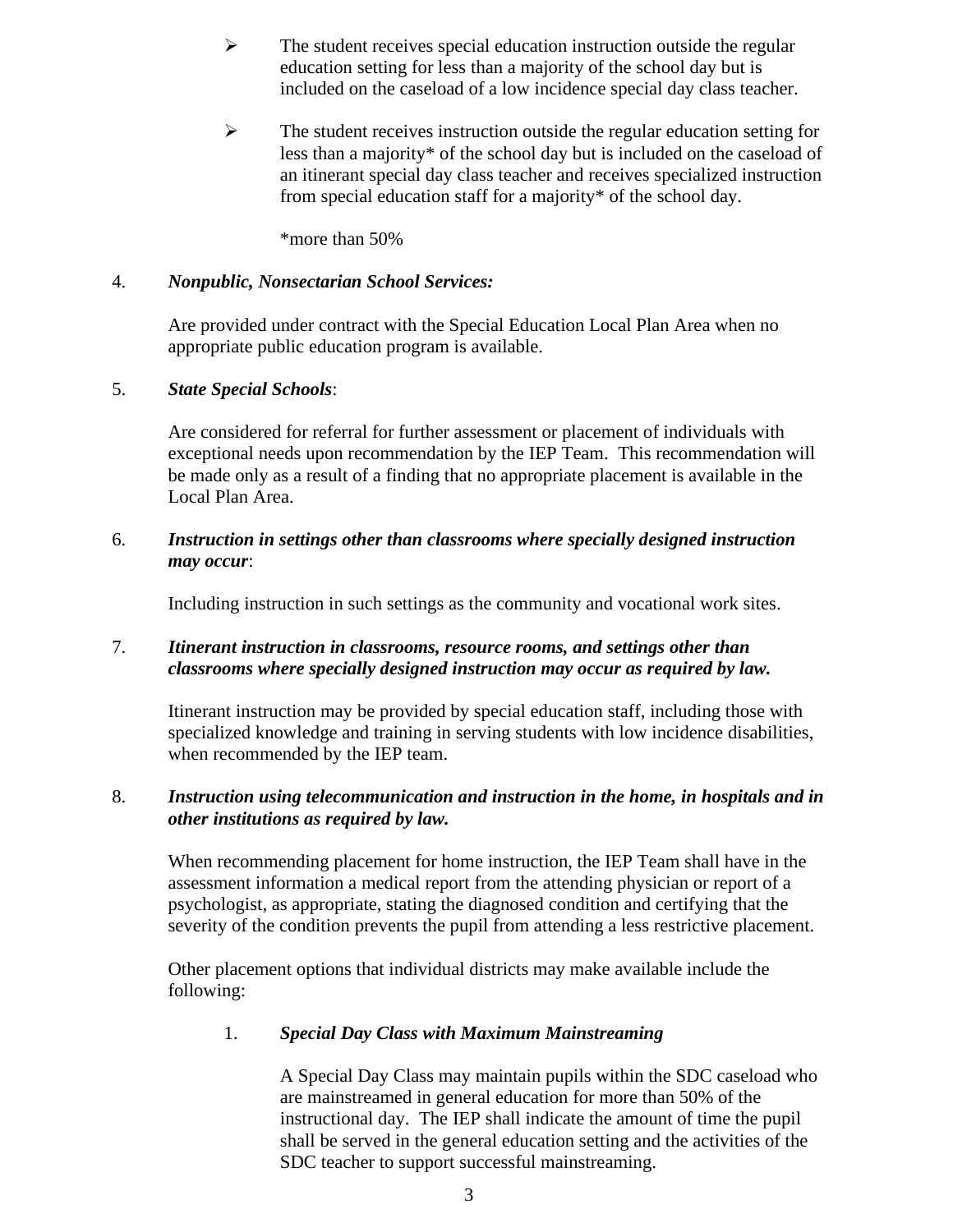### 2. *SDC/Inclusion Support*

An SDC teacher may maintain a caseload containing pupils with IEPs who are placed in general education classrooms for 100% of the instructional day, with the SDC inclusion teacher and/or special education staff providing support to the general education teachers in curriculum modification, instructional strategies, assignment monitoring, and/or program coordination.

### 3. *Embedded Special Day Class*

A district may create embedded Special Day Classes by merging a complete SDC with a general education classroom. Team teaching shall be provided as long as the district assures that all IEP goals/objectives and services are addressed and that general education pupils' families have been fully informed regarding the program.

### 4. *Learning Center Special Education Delivery Options*

A district may elect to provide special education services via a Learning Center model provided the district assures that all IEP goals/objectives and services are met. The Learning Center concept assigns all pupils to age appropriate general education classrooms for appropriate activities such as the opening of school, appropriate instructional and non-instructional activities, special events, lunch, recess, field trips, and other activities as appropriate per each IEP. The Learning Center may include services previously provided via SDC, RSP and/or Related Services based on each district's defined Learning Center. Learning Centers may also include other categorical services, i.e., ELL/ELD, Title 1, GATE, general education services, and other district/school services.

### 5. *Departmentalized Special Education Services*

A district may provide departmentalized services, blending services between SDC teachers and RSP teachers, with the IEP specifying the total amount of special education services to be provided. Pupils may receive services from both SDC and RSP staff per the IEP. A case carrier for each student shall be assigned.

### 6. *Small Group Instruction (SGI)*

Provides the option for districts to provide services to special education pupils in small group settings utilizing appropriately credentialed special education staff.

### *LEAST RESTRICTIVE ENVIRONMENT*

Special education is an integral part of the total public education system and should promote maximum interaction between disabled and nondisabled pupils in a manner which is appropriate to the needs of both.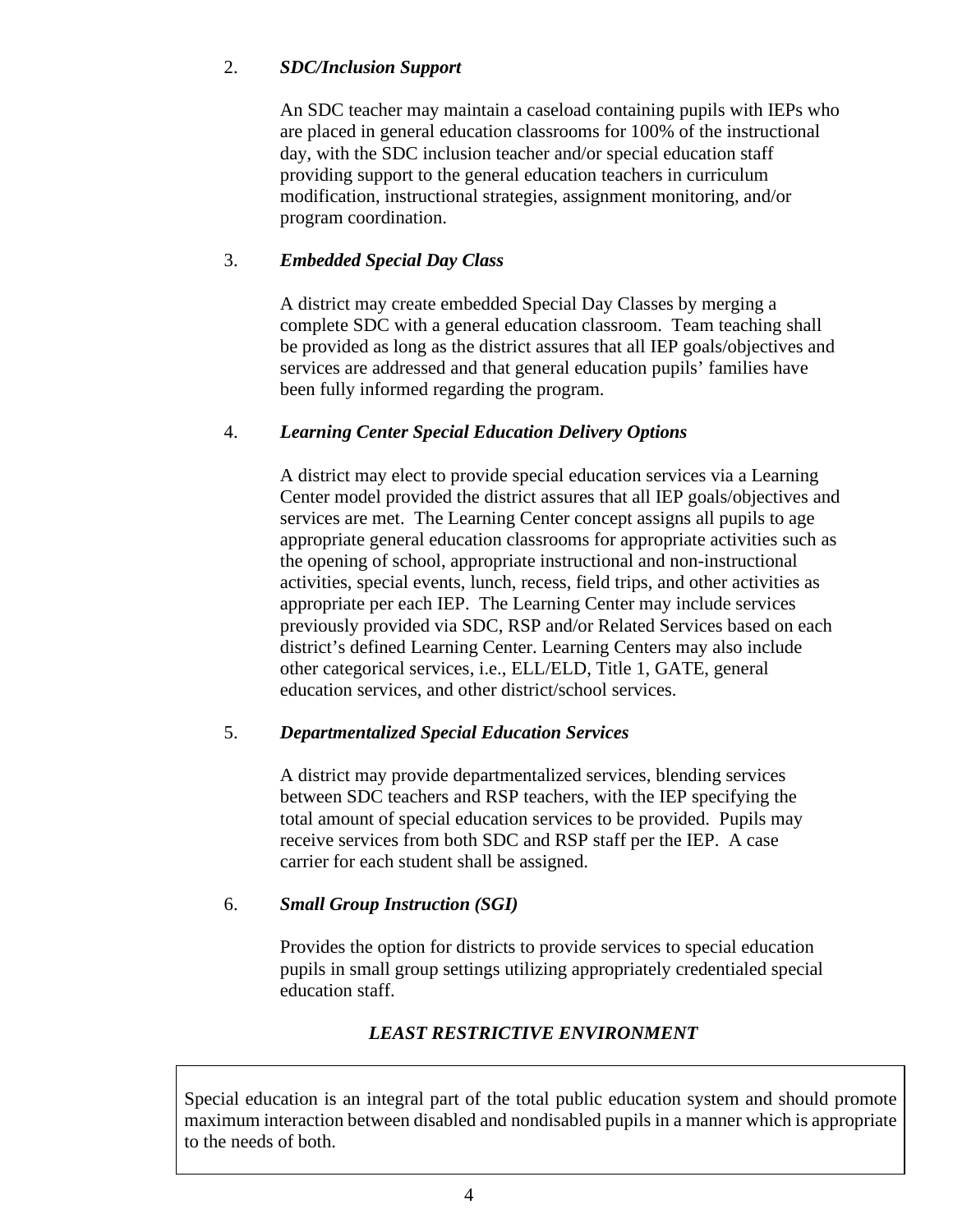### *OVERVIEW OF REGIONAL PROGRAMS*

Students who are supported in Regional Programs:

- Students who are referred to the TLP/ GROW program;
- Students who are DHH:
- Students determined to be CAPA Level 1;
- By exception only: Students determined to be CAPA Level 2-4 with significant challenging behavior that cannot be successfully addressed with district resources (attempts must be well documented)

How Students are placed in District or Regional Programs:

Condition 1. A student is moving into Santa Barbara County from an out of county program with an IEP.

- a. The call from the parent is directed to the special education operator of the District of Residence.
- b. The District of Residence requests a copy of the IEP and current Psych report from the sending LEA or the parent.
- c. The District of Residence reviews the paperwork and if the student is a student as described above and being supported by a Regional Program, the district of residence refers the student to the Regional Operator, the Regional Operator conducts a 30-day interim placement IEP and the IEP team determines if the Regional program is the appropriate placement.

#### OR

The District of Residence reviews the paperwork and if the student is not a student as described above and was being supported in a non-Regional program, the District of Residence operator conducts a 30-day interim placement IEP and enrolls the student in a non-Regional program.

- d. If the student is placed in a non-regional program, then The District of Residence implements the IEP, conducts assessment during the 30 days and reconvenes the IEP within the 30 days.
	- i. If the student is determined to need more specialized support than can be provided within the non-Regional program, the District of Residence may refer the student to the Regional Program Operator for consideration for enrollment in a Regional class (follow process outlined below).
	- ii. If the student's IEP can be implemented with appropriate supports and services provided by the District of Residence, new goals are written, services recommended, and placement maintained by the District of Residence.
- Condition 2. A student has been in a non-Regional class through elementary, middle school and high school. The student is now transitioning to an adult transition program.
	- a. The District of Residence is to continue to support the student through the non-Regional District transition program unless recommended for a move to a more restrictive placement due to a change in student needs.
- Condition 3. A student is in a non-Regional class with specialized needs that can no longer be met by the District of Residence.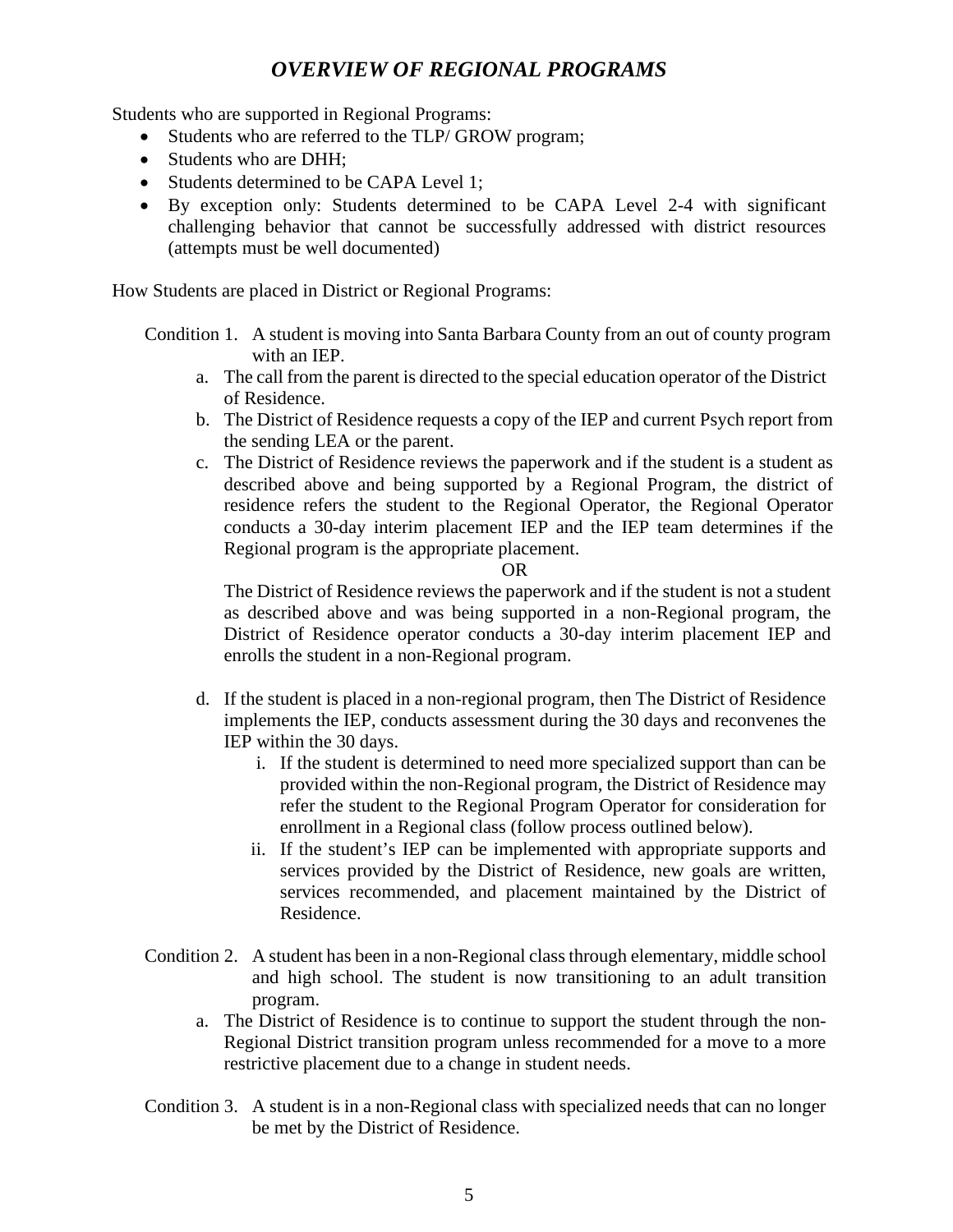a. The District of Residence may refer the student to the Regional Program Operator for consideration for enrollment in a Regional class (follow process outlined in SELPA form, *Regional Program Referral Process* (SELPA21)).

Condition 4. A student is moving into an LCI in Santa Barbara County

- a. A call or letter from the placing agency to the SBCSELPA will be forwarded to the special education director in the prospective District of Residence.
- b. The District of Residence reviews the referral for appropriateness for placement in a district program. If the student falls into one of the categories of appropriateness for Regional classes listed above, the Regional Program Operator will be the recommended service provider. For all others the District of Residence will be responsible for implementing a 30-day interim placement.
- Condition 5. A student has been in a Regional Special Day Class as a preschooler and is recommended by the IEP team and the District of Residence for continued support in a school aged Regional program.

Condition 6. In the case of an anticipated enrollment of a preschool student into a district that runs preschool programs, but the district believes their current programs do not meet the student's individual needs.

a. The district may refer the student to the Regional Program Operator for consideration for enrollment in a Regional class (follow process outlined in SELPA form, *Regional Program Referral Process* (SELPA21)).

Conditions that may not be included as reason for referral to a more restrictive placement:

- Class size
- Funding issues
- Strength of teacher
- Parent choice
- Student doesn't "fit" into existing model of support

English Language learner creating need for bilingual supports.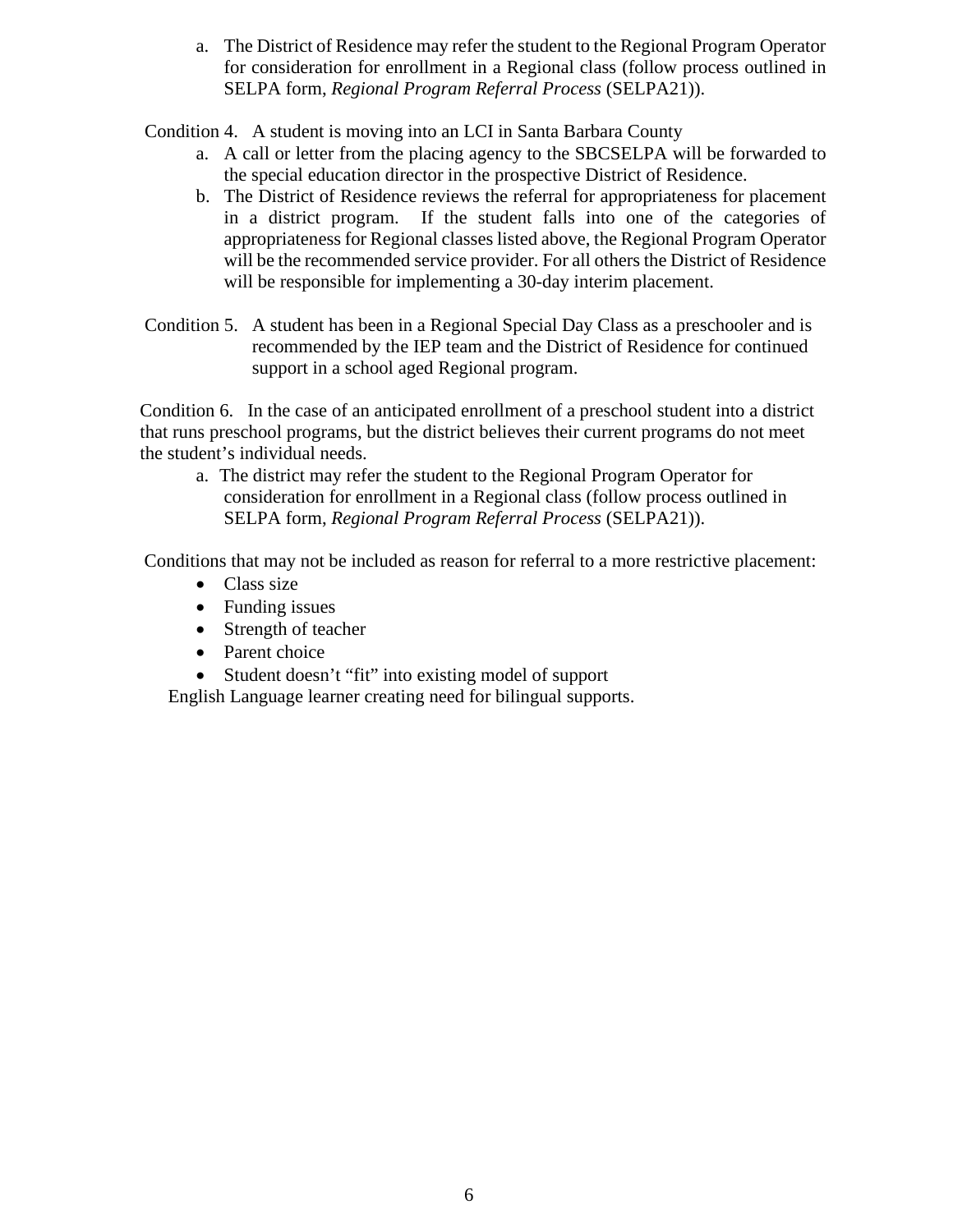# **Santa Barbara County SELPA Regional Special Class Program Referral Process Chart**



### DATE APPROVED: May 05, 2008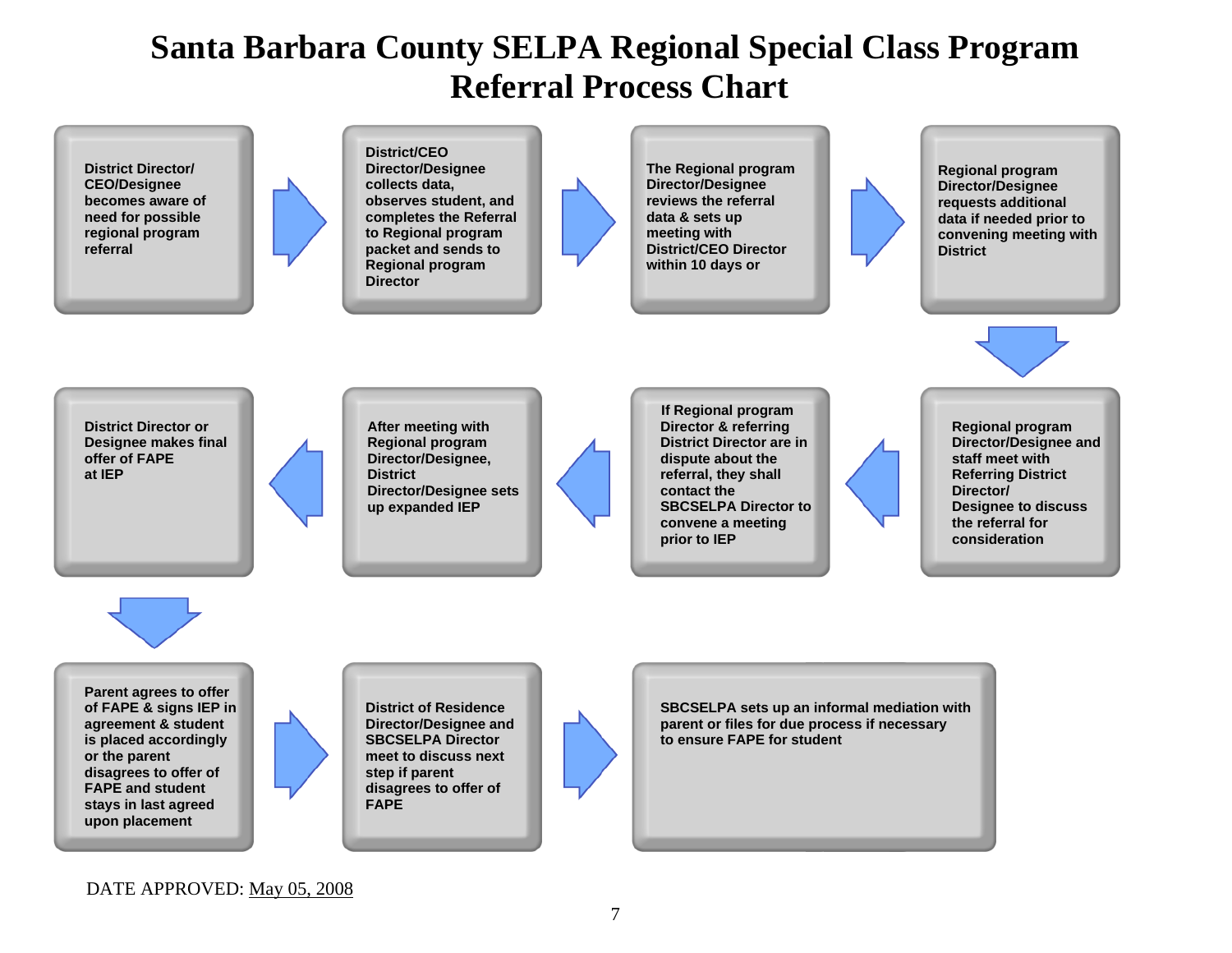# *NOTIFICATION PROCEDURE FOR A REGIONAL PROGRAM STUDENT CHANGING DISTRICT OF RESIDENCE*

- 1. When the case manager of a regional student becomes aware that their regional student is moving out of their current district, they shall inform their special education administrator within 3 school days.
- 2. Within 3 school days, the current regional program administrator or designee shall inform the parent that they must contact the special education administrator of the new district of residence for placement of the student.
- 3. The current Regional program operator will also notify the special education administrator of the new district of residence regarding the student move.
- 4. The special education administrator or designee of the new district of residence shall make the needed arrangements for placement of the student in the appropriate program including continuation of transportation, if needed.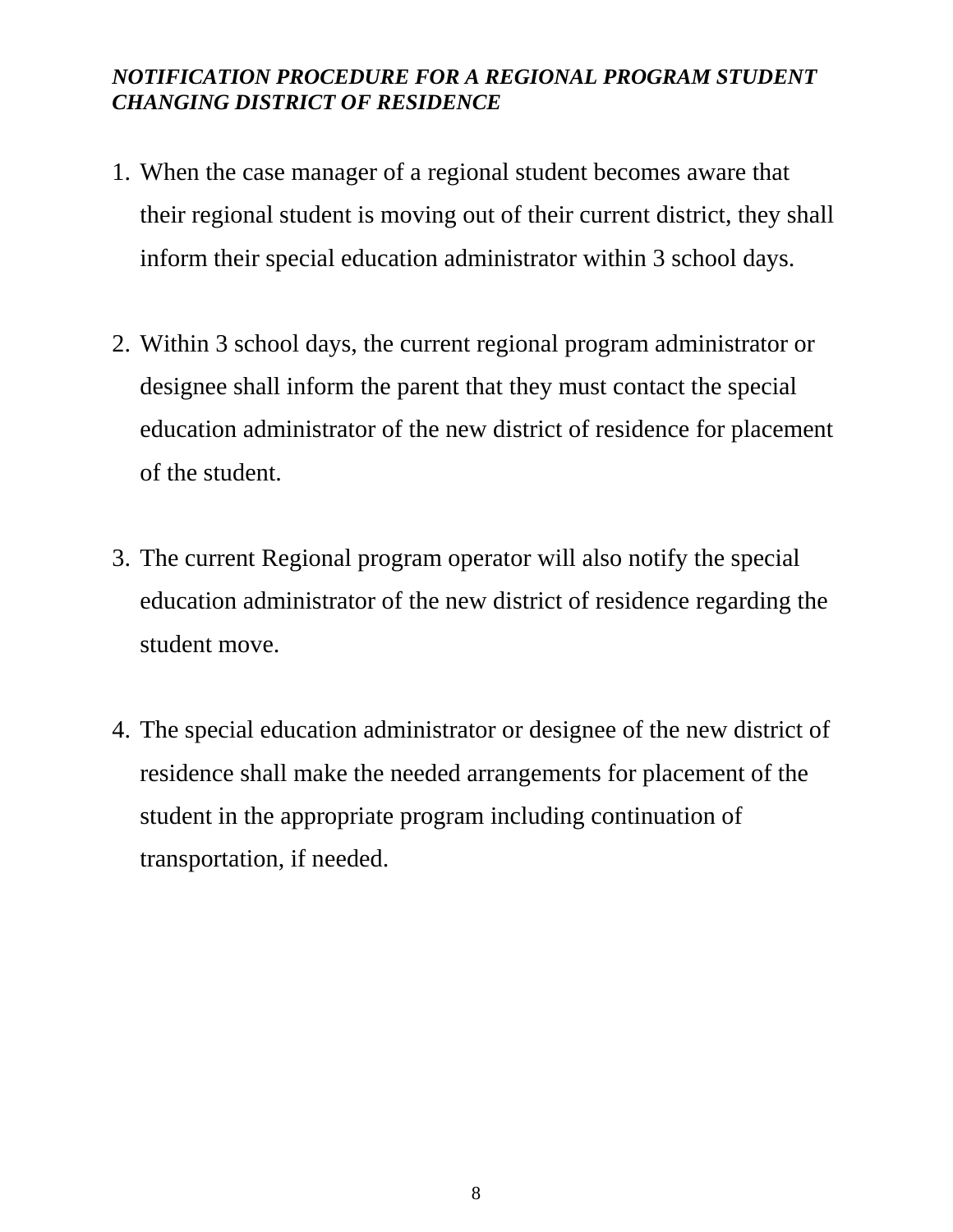**Santa Barbara County**



**Special Education Local Plan Area** *A Joint Powers Agency* 

### *TLP PROGRAM COMPONENTS*

**(**Updated 2020)

(SBCSELPA regional Therapeutic Learning Program (TLP) programs utilizing the Growth Mindset, Resilience, Other Centered, Work Ethic (GROW) Model to include the following components)

| <b>Environment</b>                                                                                                                                                                                                                                                                                                                                                   | <b>Instruction</b>                                                                                                                                                                                                                                                                                                                                                                                                                                                                       |
|----------------------------------------------------------------------------------------------------------------------------------------------------------------------------------------------------------------------------------------------------------------------------------------------------------------------------------------------------------------------|------------------------------------------------------------------------------------------------------------------------------------------------------------------------------------------------------------------------------------------------------------------------------------------------------------------------------------------------------------------------------------------------------------------------------------------------------------------------------------------|
| Explicitly posted schedules<br>Explicitly posted GROW visuals<br>Educational environment conducive to learning that is separate<br>from counseling space, if possible<br>Private space for counseling, if possible<br>"Honors room" for students that meet goals/levels<br>Class size of no more than 12 for TLP Level 1 and 8-10 for<br>TLP Level 2 (day treatment) | Core instruction aligned to the <i>common core</i><br>Б<br>Evidence-based remediation/intervention programs in<br>×<br>reading, writing, or math as required to meet individual<br>needs<br>Credit recovery opportunity for secondary students<br>п<br>(online)<br>Core curriculum available online<br>Б<br>Individualized instruction as needed<br>п<br>Alternatives for PE and elective credits<br>п<br><b>GROW Evidence Based Social Emotional (SEL)</b><br>п<br>curricular materials |
| <b>Professional Development</b>                                                                                                                                                                                                                                                                                                                                      | <b>Staffing</b>                                                                                                                                                                                                                                                                                                                                                                                                                                                                          |
| Beginning of the year GROW group staff trainings<br>$\blacksquare$<br>All staff must be trained in CPI<br>$\blacksquare$<br>On-going professional development opportunities<br>٠<br>Ongoing collaboration through regularly weekly scheduled<br>$\blacksquare$<br>staff team meetings<br>Parent training<br>$\blacksquare$<br>End of year GROW Summit<br>٠           | Mental Health support available (50% FTE in TLP<br>٠<br>Level 1 and 100% FTE in Level 2)<br>BCBA/Behaviorist support as needed<br>٠<br>Limit staff rotations (teachers & aides)<br>٠<br>Substitute coverage for teachers & aides<br>$\blacksquare$<br>Staff collaboration time<br>$\blacksquare$<br>One teacher, two aides (behavior certified aides in TLP<br>п<br>Level 2 and preferred in Level 1), maximum 12 students<br>(per class)<br>School psychologist: .20 FTE<br>٠           |
| <b>Technology</b>                                                                                                                                                                                                                                                                                                                                                    | <b>Classroom Management / Behavioral Support</b>                                                                                                                                                                                                                                                                                                                                                                                                                                         |
| • Technology: minimum 6 computers, smart board or other<br>projection technology, and internet access (per class)<br>• iPad or other notebook access for students as deemed needed<br>• Assistive Technology (AT) as needed for individual students                                                                                                                  | Positive behavior support<br>п<br>Applied Behavior Analysis principles implemented<br>High motivation/reinforcement opportunities<br>available (ex. art, music, cooking, auto mechanics,<br>gardening, etc.)                                                                                                                                                                                                                                                                             |
| <b>Mental Health Services</b>                                                                                                                                                                                                                                                                                                                                        | Family                                                                                                                                                                                                                                                                                                                                                                                                                                                                                   |
| Individual counseling available for all students<br>٠<br>Group counseling available for all students<br>٠<br>Family counseling and/or intensive home services available as<br>deemed needed for FAPE                                                                                                                                                                 | • Parent training component (behavioral, SEL etc.)<br>• Group parent trainings at least 2x annually<br>· Daily/Weekly written or oral communication with families<br>Periodic team meetings for students as needed                                                                                                                                                                                                                                                                       |
| <b>Community</b>                                                                                                                                                                                                                                                                                                                                                     | <b>Transition/Exit from TLP</b>                                                                                                                                                                                                                                                                                                                                                                                                                                                          |
| Access to community-based learning / instruction<br>٠<br>Access to public transportation (bus pass, etc.)<br>٠<br>Access to TLP regional program van for community outings<br>٠<br>Interagency collaboration (community mental health,<br>٠<br>Department of Rehabilitation, or Tri Counties Regional<br>Center, as appropriate)                                     | Gradual transition to LRE determined by IEP Team<br>Б<br>meeting<br>٠<br>Teach skills needed for reintegration back to home school<br>and provide supports in general education, as needed                                                                                                                                                                                                                                                                                               |

REVISED: April 2020 Santa Barbara County SELPA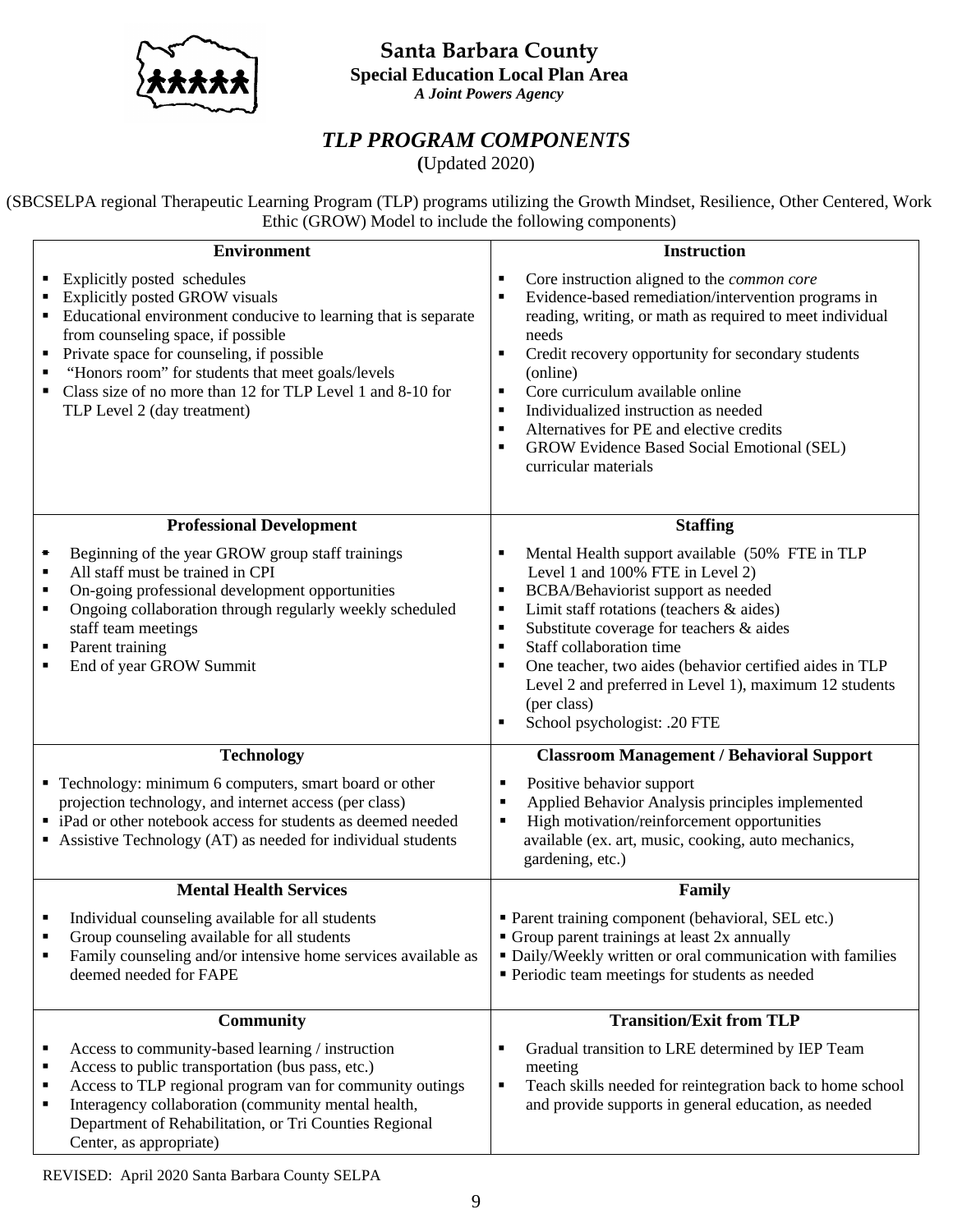# *ADMINISTATIVE PLACEMENT OF STUDENTS WITH NPS IEP DESIGNATIONS TO REGIONAL PROGRAMS*

The following steps shall take place by the LEA District of Residence (DOR) Special Education Administrator/Designee prior to making an interim 30 day placement in a regional program for a student with an NPS placement designated on their IEP that has been placed in an LCI/foster placement by an outside agency:

- 1) Check to see if the placing agency notified the SBCSELPA prior to making the placement as per §EC 56156(a) if no, then refer placing agency to SBCSELPA prior to making a 30 day interim placement decision.
- *2)* The DOR SPED Administrator/Designee determines if there is a comparable placement available within the district. If not, then an interim placement not to exceed 30 calendar days is made in a regional program as per §EC 56325 (a) (1). Upon placement, the following steps shall occur:
- 3) The regional program operator arranges for comprehensive assessment to take place prior to the end of the 30 calendar days to help inform the IEP team regarding FAPE for the student.
- 4) The regional program operator schedules an IEP by the  $30<sup>th</sup>$  calendar day and invites all applicable members including the DOR SPED Administrator/Designee.

At the IEP meeting to take place by the  $30<sup>th</sup>$  calendar day after placement, the following questions shall be addressed by the IEP team:

- 1) Does the LEA (District of Residence) have the ability to absorb, expand, or to open new programs to meet the needs of the pupil population given the limitations of instructional personnel service units, available school facilities, funds, and staff? If no, then proceed to 2 below:
- 2) If the LEA DOR does not have the ability to serve the student, then does the SBCSELPA continuum of options available have the ability to serve the student? If no, then proceed to 3 below:
- 3) If the DOR deems there is no continuum of options available or appropriate to serve the student within the DOR, then the IEP team shall review and make an offer of FAPE.

APPROVED: March 02, 2009<br>REVISED: March 15, 2013 March 15, 2013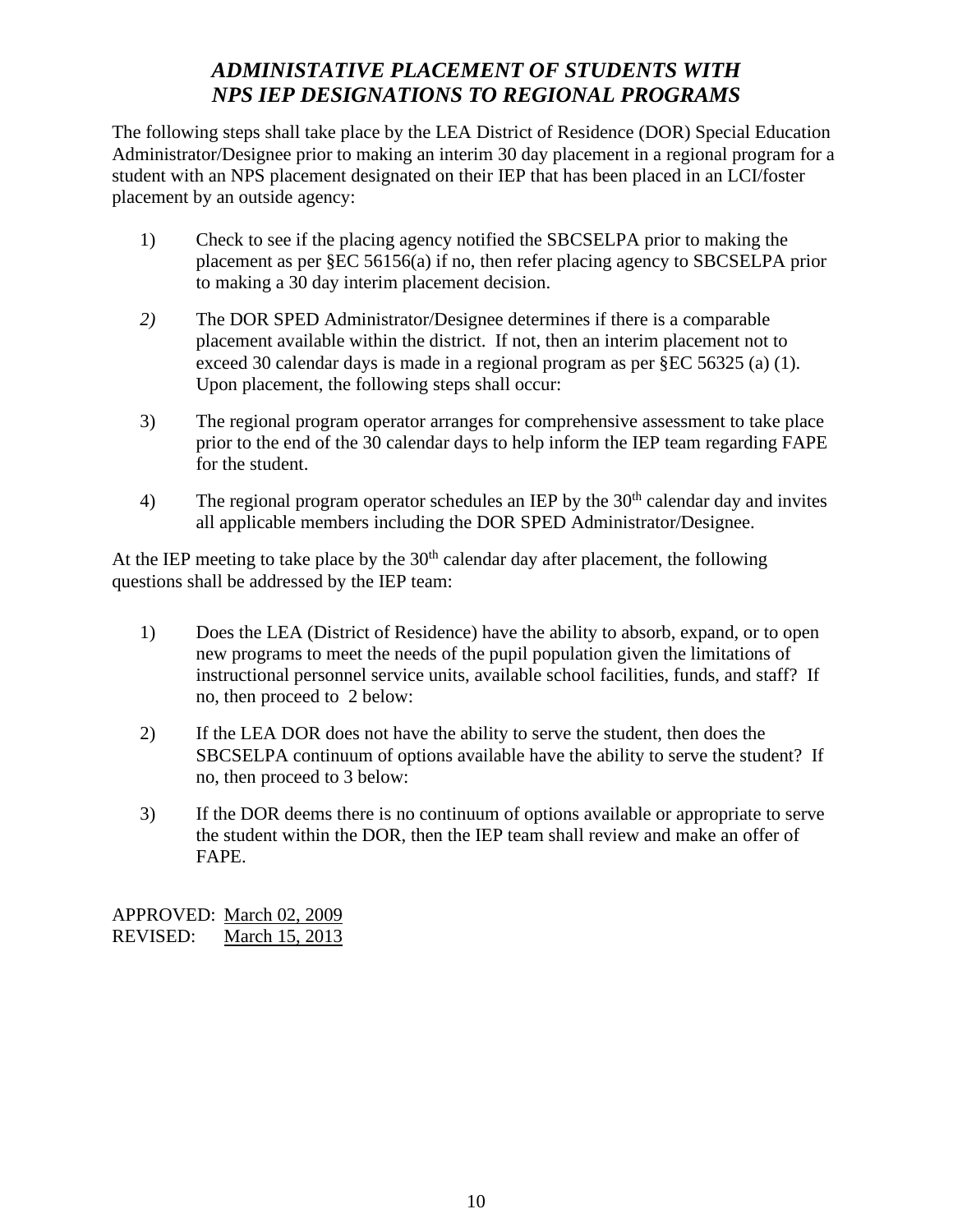## *REGULATIONS RELATIVE TO THE PLACEMENT OF LCI/FOSTER YOUTH WITH IEPS*

**§EC 56325 (a) (1)** As required by subclause (I) of clause (i) of subparagraph (C) of paragraph (2) of subsection (d) of Section 1414 of Title 20 of the United States Code, the following shall apply to special education programs for individuals with exceptional needs who transfer from district to district within the state. In the case of an individual with exceptional needs who has an individualized education program and transfers into a district from a district not operating programs under the same local plan in which he or she was last enrolled in a special education program within the same academic year, the local educational agency shall provide the pupil with a free appropriate public education, including services comparable to those described in the previously approved individualized education program, in consultation with the parents, for a period not to exceed 30 days, by which time the local educational agency shall adopt the previously approved individualized education program or shall develop, adopt, and implement a new individualized education program that is consistent with federal and state law.

#### **§ EC 60505**. Community Care Facilities.

(e) The SELPA director and the administrator of the LEA in which a group home or small family home is located shall provide the facility licensee the following information: (1) The types and locations of public and state certified nonpublic, nonsectarian special education programs available within the SELPA; and

(2) The ability of the LEAs within the SELPA to absorb, expand, or to open new programs to meet the needs of the pupil population given the limitations of instructional personnel service units, available school facilities, funds, and staff.

**§ EC 56156** – Report of Referral or Admission of Potentially Eligible Children; Identification of Individual Representing the Child; Notice of Potentially Eligible Children; List and Notice of Institutions.

**§ EC 56156(a)** Each court, regional center for the developmentally disabled, or public agency that engages in referring children to, or placing children in, licensed children's institutions shall report to the special education administrator of the special education local plan area in which the licensed children's institution is located any referral or admission of a child who is potentially eligible for special education.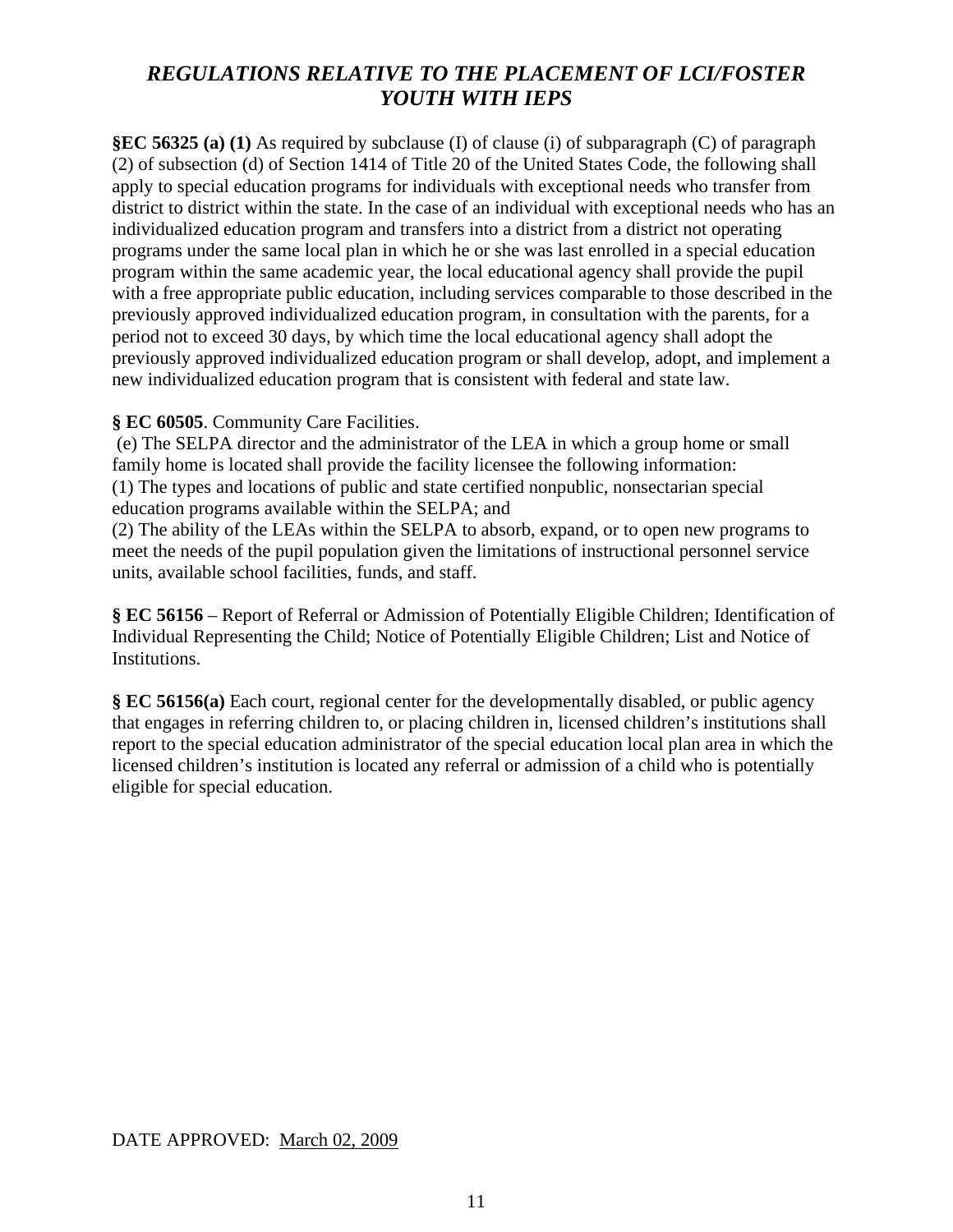### *ADMINISTATIVE PLACEMENT OF STUDENTS WITH NPS IEP DESIGNATIONS (placed by outside agencies) TO REGIONAL PROGRAMS*



DATE APPROVED: March 02, 2009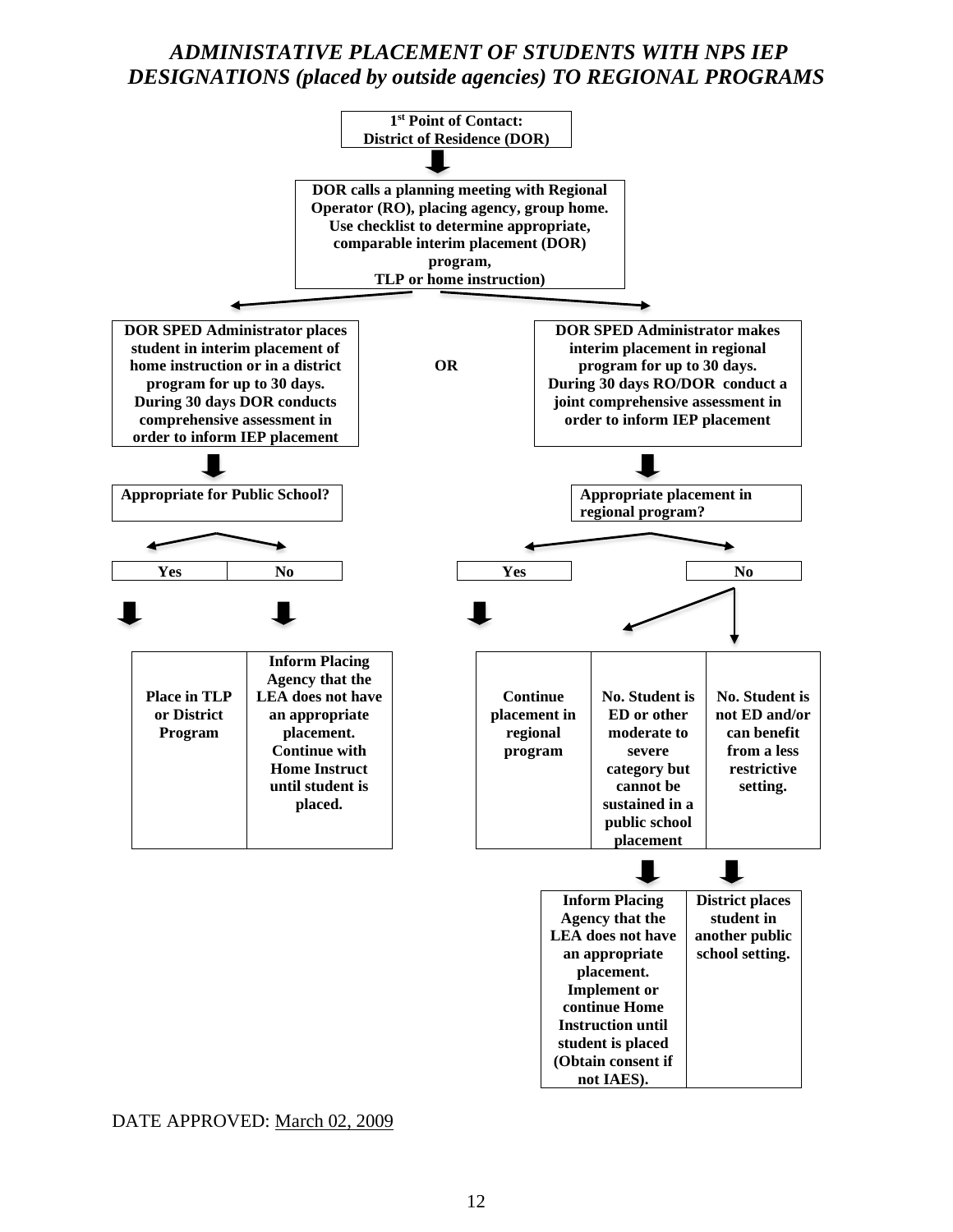# **SBCSELPA FUNDED NONPUBLIC SCHOOL PLACEMENT PROCEDURES (RTC and Non-Residential)**

| <b>Task</b>                                                                                       | Agency/Person(s)<br>Responsible                                                 | <b>Timeline</b>                                                                                                                                                                          | <b>Comments</b>                                                                                                                                                                                                                                                                                                                                                                                                                                                                                                                                                                                                                                                                                                                                   |
|---------------------------------------------------------------------------------------------------|---------------------------------------------------------------------------------|------------------------------------------------------------------------------------------------------------------------------------------------------------------------------------------|---------------------------------------------------------------------------------------------------------------------------------------------------------------------------------------------------------------------------------------------------------------------------------------------------------------------------------------------------------------------------------------------------------------------------------------------------------------------------------------------------------------------------------------------------------------------------------------------------------------------------------------------------------------------------------------------------------------------------------------------------|
| <b>Send Referral</b><br><b>Packet to Potential</b><br><b>NPS</b>                                  | SBCSELPA MH Clinician and<br><b>SELPA Director</b>                              | After IEP team designates a referral for<br>consideration of a NPS referral (A<br>district may designate a referral for<br>consideration to SBCSELPA prior to an<br>IEP as well)         | LEA is to seek two-way parent release of information between<br>SBCSELPA and the District and forward with referral packet to<br><b>SBCSELPA</b>                                                                                                                                                                                                                                                                                                                                                                                                                                                                                                                                                                                                  |
| <b>Draft Master</b><br><b>Contract and</b><br><b>Individual Service</b><br><b>Agreement (ISA)</b> | SBCSELPA Office Manager                                                         | Once the SBCSELPA approves<br>placement as meeting the criteria for<br>SBCSELPA funding and prior to student<br>placement in NPS                                                         | ISA and master contract will be drafted by SBCSELPA according to the<br>services indicated in IEP                                                                                                                                                                                                                                                                                                                                                                                                                                                                                                                                                                                                                                                 |
| <b>General Oversight</b><br>of the NPS Student<br>Case                                            | <b>SBCSELPA Director and Mental</b><br><b>Health Specialist</b>                 | The SBCSELPA Mental Health Specialist<br>(SBCSELPA Director in some cases)<br>shall visit the student a minimum of 2<br>times annually until student transitions<br>back to the District | SBCSELPA Director and Mental Health Specialist provide general<br>oversight but are not the IEP case manager in SIRAS- a LEA/district<br>staff member must be the designated case manager in SIRAS                                                                                                                                                                                                                                                                                                                                                                                                                                                                                                                                                |
| <b>Mental Health Case</b><br><b>Management</b> and<br>Oversight                                   | <b>SBCSELPA Mental Health</b><br>Specialist and District School<br>Psychologist | Two times annually for NPS visits; one<br>to two times monthly for treatment<br>team meetings as designated by the<br><b>NPS</b>                                                         | SBCSELPA Mental Health Specialist and District School Psychologist<br>participate in MH treatment team meetings                                                                                                                                                                                                                                                                                                                                                                                                                                                                                                                                                                                                                                   |
| <b>Schedule IEPs and</b><br><b>Mail out IEP Notice</b><br>of Meeting                              | <b>SBCSELPA MH Clerical</b><br>Assistant                                        | Every six months or two times<br>annually, unless otherwise specified in<br>IEP or requested                                                                                             | SBCSELPA MH Clerk will contact SBCSELPA Director, MH Specialist,<br>District Administrator, NPS staff, and Parent(s) to schedule the IEP and<br>will send out Notice of Meeting 10 days prior to scheduled meeting<br>when feasible. The required District staff that must attend NPS/RTC<br>IEP:<br>SPED Administrator<br>$\circ$<br>School Psychologist (mandatory)<br>$\circ$<br>Other Related Service Staff (if applicable)<br>$\circ$<br><b>Student Case Manager</b><br>$\circ$<br>School Guidance Counselor (if student is in 9th-12th+ grade)<br>$\circ$<br>or IEPs where it is expected the student will be transitioning back to a<br>comprehensive school campus soon, a special education and general<br>education teacher must attend |
| <b>Completion of IEP</b><br>Paperwork                                                             | District in collaboration with<br><b>NPS</b>                                    | Prior to each IEP District is to<br>collaborate with the NPS staff to get<br>IEP goal updates and develop a draft of<br>the IEP (not to include services / offer<br>of FAPE)             | District may opt to provide NPS staff SIRAS access to student in order<br>to complete IEP; LEA is responsible for contacting NPS for necessary<br>IEP documents to ensure all paperwork is complete (transition plans,<br>BIP, proposed goals; goal updates, etc.) for presentation at IEP<br>meeting; IEP paperwork presented at meeting should have only "draft<br>goals" and basic student information with services left blank; LEA to<br>send SBCSELPA copy of completed IEP                                                                                                                                                                                                                                                                 |
| <b>Make IEP Room</b><br><b>Arrangements</b>                                                       | District designated SPED<br>Administrator                                       | At least 4 weeks prior to IEP                                                                                                                                                            | District designated Administrator is to contact SBCSELPA MH Clerk<br>with location of IEP for the Notice of IEP Meeting; LEA must ensure<br>there are appropriate conference phone lines available for IEP                                                                                                                                                                                                                                                                                                                                                                                                                                                                                                                                        |
| <b>Conduct / Chair IEP</b>                                                                        | SBCSELPA Director and<br>District SPED Administrator<br>shall collaborate       | Ongoing until student transitions back<br>to District                                                                                                                                    | SBCSELPA Director shall ensure that transition and other NPS IEP<br>requirements are compliant since SBCSELPA has potential liability in<br>case                                                                                                                                                                                                                                                                                                                                                                                                                                                                                                                                                                                                  |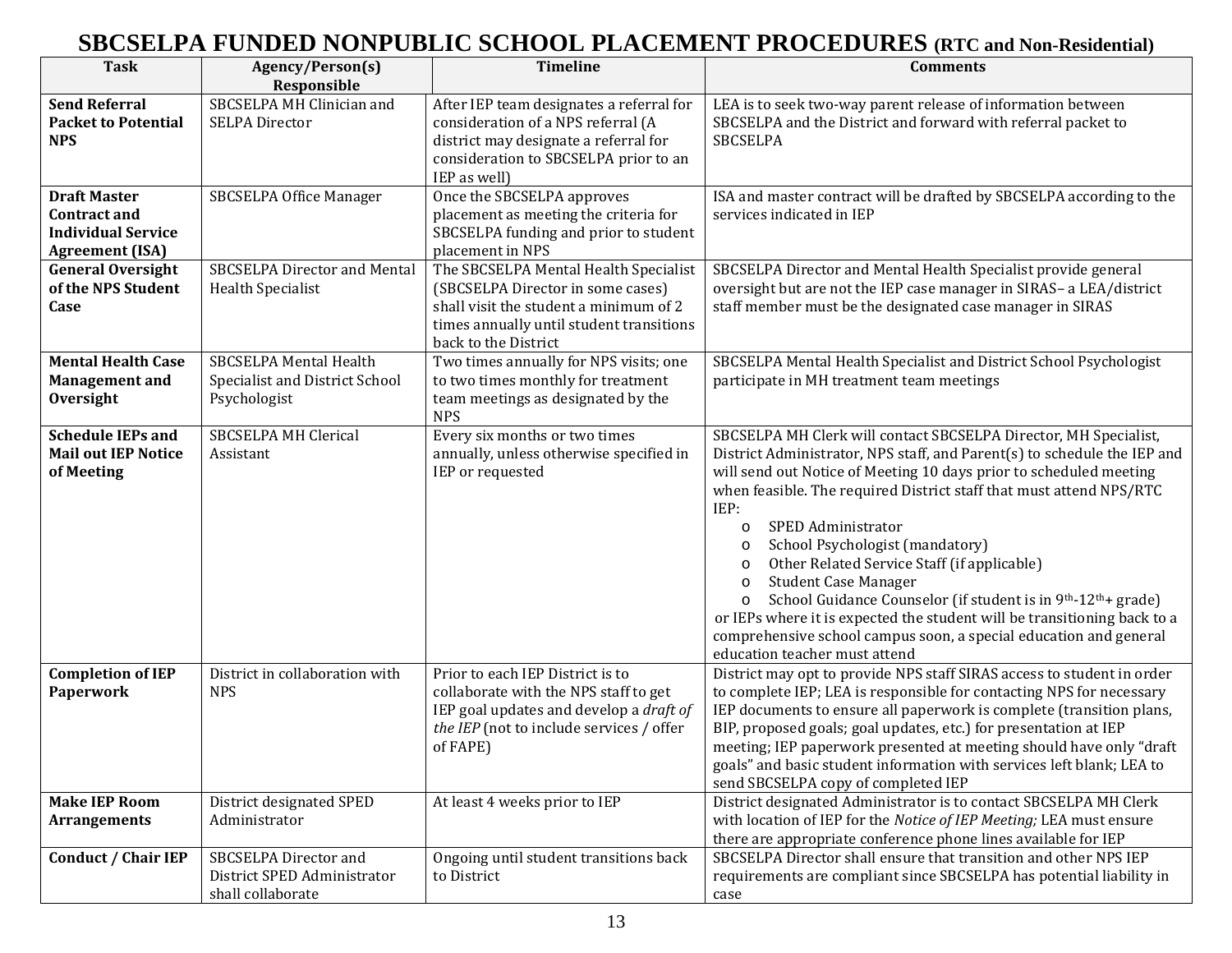### *NONPUBLIC SCHOOL (NPS)/RESIDENTIAL TREATMENT CENTER (RTC) PLACEMENT FUNDING GUIDELINES*

It is the goal of the SBCSELPA for students be served in the Least Restrictive Environment (LRE) to the extent possible**.** Students shall only be placed in nonpublic schools and out of home residential treatment center (RTC) placements in cases where the local continuum of options has been exhausted to the extent possible. Further, SBCSELPA does not believe it is best practice based on the literature, for students to be served in outof-home placements for longer than 6 - 12 months in most circumstances.

As per Local Plan Policy 3204 Section XII, "Approval for funding of NPS out of SELPA shared funding will not be granted if the LEA has not practiced due diligence in searching and serving students and has exhausted the continuum of least restrictive environment (LRE) placements available within the LEA or SBCSELPA prior to the IEP team recommending a NPS placement as FAPE".

Students referred by LEAs/districts to SBCSELPA for consideration of placement in a NPS/RTC through shared funding must meet the following criteria:

- EXTIMUM EXTIMUM EXTIMUM FARE prior to the LEA must have engaged in compliant IEP procedures and offered the student FAPE prior to the referral.
- $\triangleright$  LEA must have exhausted the "continuum of placement options" within the SELPA to include most if not all of the following: RSP, SDC, and SDC Therapeutic ED programs (if the student is identified as ED and is being recommended for a NPS / RTC due to mental health related reasons).
- LEA must have attempted and ruled out (data taken over time) intensive home mental health "Wrap Around like" social work services to prior to recommending out-of-home placements.
- $\triangleright$  Staff perception that the home environment is inadequate to meet the student's needs shall not be the sole reason for a referral to SBCSELPA to fund a NPS out-of-home placements unless factors in the home environment have a direct, documented impact on the student being able to access their education.
- $\triangleright$  NPS / RTC placement referrals to SBCSELPA shall not be made in cases where the placement is the result of a "settlement agreement" as per Local Plan Policy 3204.
- $\triangleright$  NPS / RTC referrals shall not be made for unilateral parent placements in NPS / RTC unless the district has assessed, an IEP team has met and determined that the NPS RTC placement is needed for FAPE. The placement shall not be made due to LEA/district's failure to search and serve or provide a *free and appropriate education (FAPE).*
- $\triangleright$  There may be exceptions to the requirement to rule out local options and engage in the recommended steps above if a student manifests an extreme, immediate danger to themselves or others in the school environment or outside of school and it results in a negative impact on the student being able to access their education. The IEP team must document that it would be unsafe for the student or others if the student were to be served within the LEA or SBCSELPA regional continuum of program options even with intensive local level supports and services or a change of placement.
- $\triangleright$  The LEA/district must have conducted current social-emotional or other applicable assessment, convened an IEP meeting and concur that a referral for placement in a NPS (with or without a RTS) is appropriate (*SELPA28D*).

It is not mandatory that SBCSELPA have oversight for, or be required to be involved in the decision making or placement process of mental health related NPS student placements that exceed the above stipulated caps (see Local Plan 3204 Section XII) and are funded 100% by the LEA; however, the LEA/district may request SBCSELPA assistance with the process.

The mental health funding balance designated for costs associated with member NPS / RTC placements will be reviewed annually concurrent with the Second Interim Report to determine if there is a potential shortfall of funding.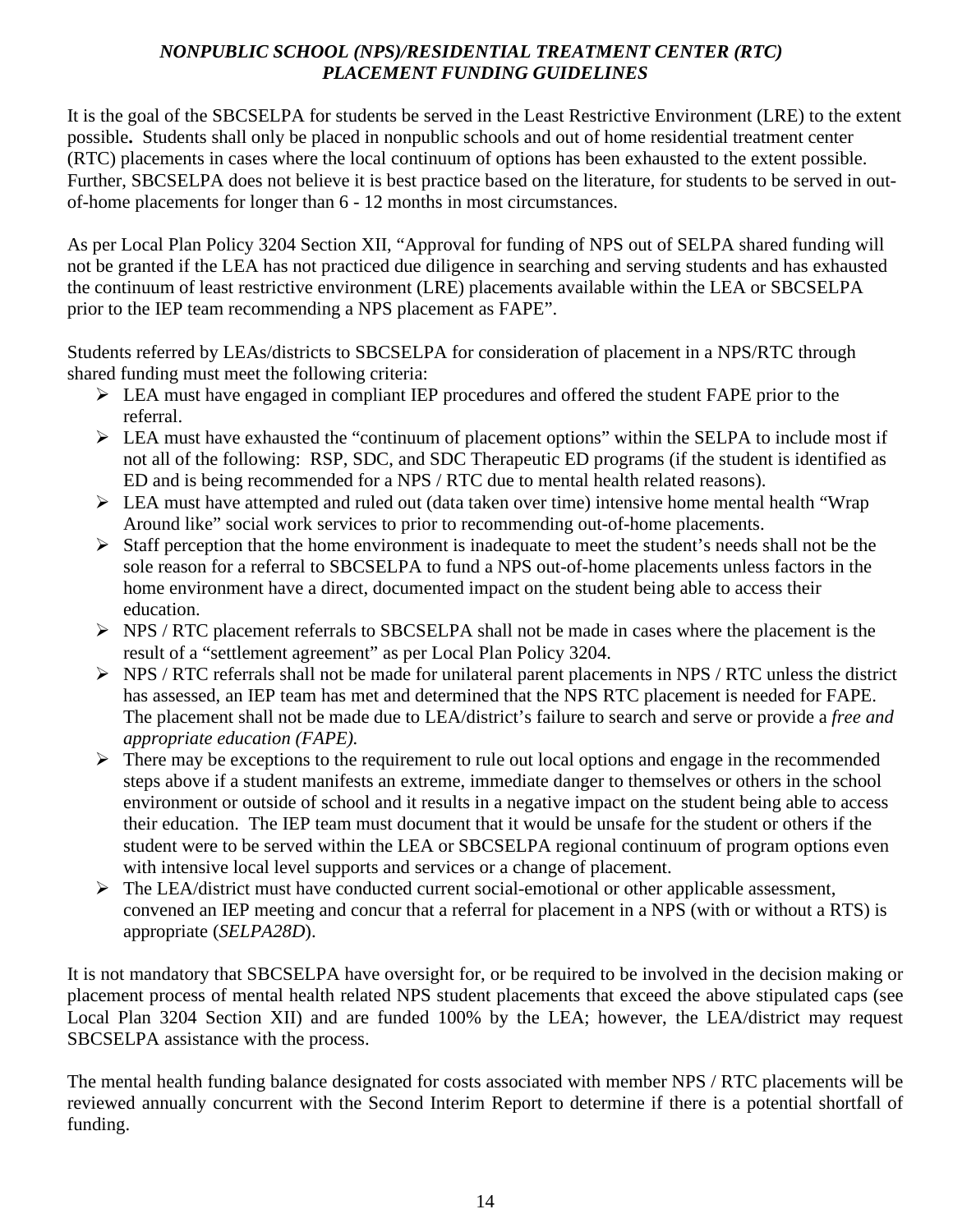All other LEA NPS placements that are non-mental health related made via an IEP decision shall be funded at 70% by SELPA shared costs as per Local Plan Policy 3204 guidelines.

All nonpublic school and agency placements require the involvement of the SBCSELPA Director and Mental Health Specialist in the IEP process, as well as final approval from the JPA Board, in order to be funded out of SELPA shared funding.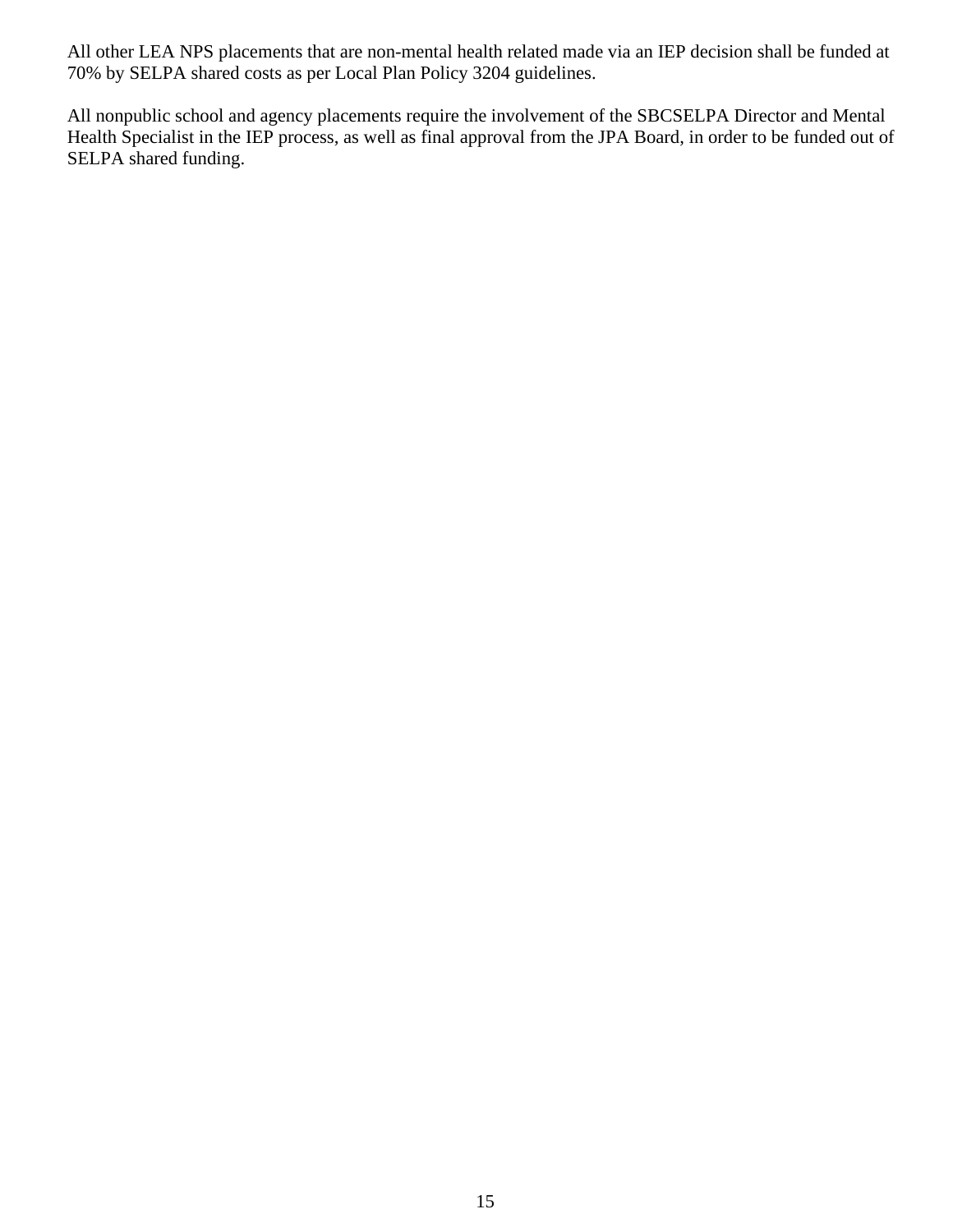### *NPS VISITATION AND ASSESSMENT GUIDELINES AGENCY RESPONSIBILITIES*

### **I. SBCSELPA Responsibility**

### **Visits to NPS**

- o SBCSELPA Mental Health Specialist or SELPA Director makes visit to NPS two times annually
- o SBCSELPA Mental Health Specialist notifies LEA/district and parent in writing (email or letter) no less than five business days prior to each visit being made
- o SBCSELPA Mental Health Specialist makes prior arrangements with Non Public School (NPS) to be visited at least five business days prior to visit
- o SBCSELPA Mental Health Specialist observes student, meets with treating therapist, reviews educational records to include grades, progress towards IEP goals, etc.
- o SBCSELPA Mental Health Specialist completes any pertinent rating scales to inform need for out of home placement to meet educational needs of student
- o SBCSELPA Mental Health Specialist meets with a NPS administrator to introduce self and discuss any concerns relative to the student or students case(s)

### **Follow-Up Summary and Assessment Report**

- o SBCSELPA Mental Health Specialist completes a brief written assessment report within 5 business days of returning from a NPS student visit
- o The brief *NPS Visitation & Assessment Report* includes a compilation and summary of the student's current levels of mental health functioning, academic progress, any documented progress towards IEP goals and other pertinent information deemed needed
- o SBCSELPA Mental Health Specialist disseminates the *NPS Visitation & Assessment Report* to the parent, district administrator, and district school psychologist that oversees the NPS placement for the district

### **II. LEA/District Responsibility**

o District documents in each NPS review IEP that the SBCSELPA Mental Health Specialist will be visiting the student twice annually to assess progress and ongoing need for out of home placement in a nonpublic school (NPS) with or without a residential treatment center (RTC) and that parent will be notified in writing (email or letter) no less than five business days prior to each visit being made.

### **III. Non Public School (NPS) Responsibility**

- o Provide LEA/district, SELPA (Director and MH Specialist), and parent copies of any behavior incident or emergency report requiring a restraint or hold within 24 hours of the incident (BER)
- o Arrange for SBCSELPA Mental Health Specialist to meet with treating therapist, administrator and conduct observation
- o Complete rating scales or provide any requested assessment data
- o Provide SBCSELPA Mental Health Specialist access to student report cards, academic work samples, etc.
- o Provide updates on social emotional functioning and progress towards IEP goals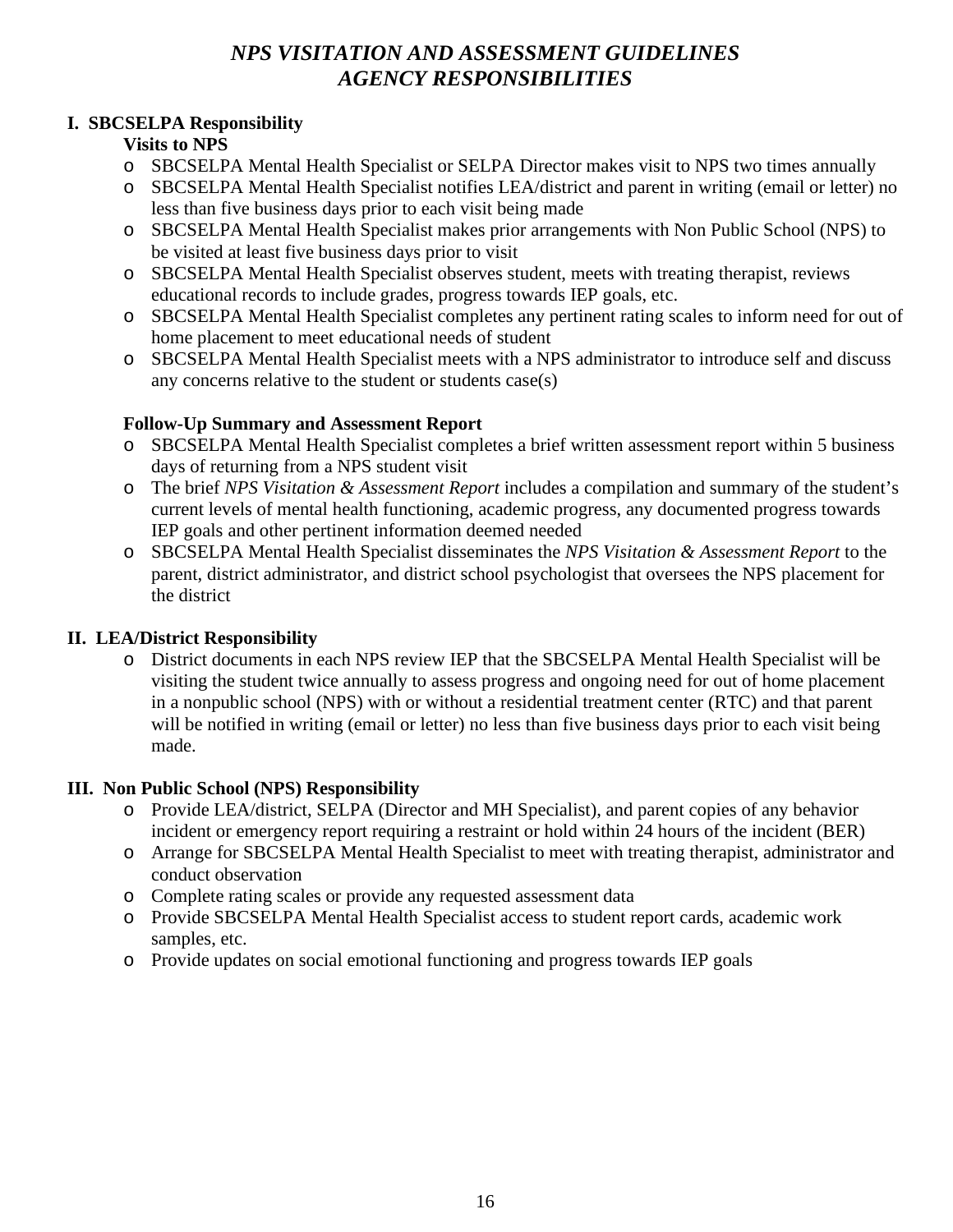#### *PARENT/GUARDIAN TRAVEL REIMBURSEMENT GUIDELINES FOR OUT OF COUNTY RESIDENTIAL NONPUBLIC SCHOOL STUDENT PLACEMENTS*

Your child with special needs will soon be enrolled in a residential school outside of Santa Barbara County. You or your child's travel associated with the child's initial placement, subsequent therapeutic visits by you to meet your child and his/her therapist at the Residential Nonpublic School or your child's therapeutic visits home may be reimbursable by the Santa Barbara County SELPA (SBCSELPA). The SBCSELPA will fund a total of four round-trip nonpublic school visits per school year (i.e, parent/guardian trip to visit student, student travel to visit home, etc.). For students placed within the state of California in a location that can be accessed within two hours or less the SBCSELPA will fund one day trip per week to and from the placement. Any visits above and beyond this limit shall be an IEP team decision and are the fiscal responsibility of the district of residence (DOR). All student travel for a home visit must be recommended by the IEP team as part of the transition process for the student to return to a less restrictive environment (LRE) in their home community. SBCSELPA will fund the costs associated with required supervision or transport to bring the student home.

#### **Please use** *Parent/Guardian Travel Reimbursement Claim Form for Nonpublic School Placements* **(SELPA58)***.* **All travel must be approved by the SELPA Director for initial placements, family therapy/counseling, and therapeutic home visits.**

#### **GUIDELINES FOR REIMBURSEMENT**

- **Parent or guardian must be a resident of Santa Barbara County to be eligible for travel reimbursement.**
- Parent must notify the SELPA Director at least one week prior in advance of the intent to make trip to the NPS.
- Nonpublic school must provide the SELPA Director with written documentation of the EXACT date(s) of therapy session(s) (if applicable as per therapeutic mental health placements) before travel approval is granted. Note: If more than one day of family therapy is requested, sessions must be on consecutive calendar days only (**two days maximum**).
- SELPA will contact parent and confirm that trip is approved and eligible for reimbursement.
- PARENT and/or NPS SCHOOL is responsible for making all travel arrangements.
- Parent is responsible for submitting **ORIGINAL** itemized receipts for ALLOWABLE EXPENDITURES. **Make a copy of the itemized receipts and documents you submit to the SELPA. Keep copies for your files.**
- All claims must be submitted within 30 days of the completion of the trip.
- Absolutely no reimbursements will be made for travel outside of the fiscal year in which it took place.
- Claim form (attached) and documentation are to be submitted to Santa Barbara County SELPA, 5385 Hollister Avenue, Box 107, Santa Barbara, CA 93111**.**

#### **ALLOWABLE EXPENDITURES**

- **Airfare** Coach class submit passenger ticket receipts for student and/or parent(s) indicating date, passenger name, destination and cost. If a trip is postponed, reservations should be cancelled immediately. **Maximum reimbursable cost for airline tickets or travel by auto per trip is \$500**.
- **Automobile mileage** allowance for transportation by private automobile to and from the residence of the student and the nonpublic school at the SELPA approved rate up to a maximum of \$500.00.
- **Hotel** itemized original payment documentation. The SELPA may reimburse a standard Hotel accommodation at the rate determined by the US Government Service Administration for the area or \$100.00 total per night*, exclusive of state and occupancy taxes* (whichever is higher). Contact school for recommendations re: suggested hotels. **Maximum reimbursable 2 night's hotel accommodation per adult trip.**
- **Rental car agreement and fuel receipts** not to exceed mid-size car itemized original payment documentation. Maximum reimbursable 2 days of rental car at \$40 per day, exclusive of service charges/taxes. Collison Damage Waiver (CDW) charges are not reimbursable.
- **Meals** reimbursement shall not exceed a maximum of *\$56* per day of travel, per adult, per day with **itemized** original payment documentation indicating the date, name and location of the restaurant.
- **Airport parking** receipt, not to exceed \$12 per day.
- **Shuttle, fly-a-way**  to and from airport receipt not to exceed \$25.00 one-way per trip.

#### **NON-ALLOWABLE EXPENDITURES**

Including, but not limited to:

- First Class/Business Class Airfare
- Travel expenses for family members (i.e. siblings, etc.)
- Luxury hotels/accommodations
- Luxury vehicle rentals
- Student meals
- Meals in Santa Barbara County
- Entertainment related expenses (i.e. amusement parks, sporting events, movies, etc.)
- Alcoholic beverages
- Snacks
- Tips, etc.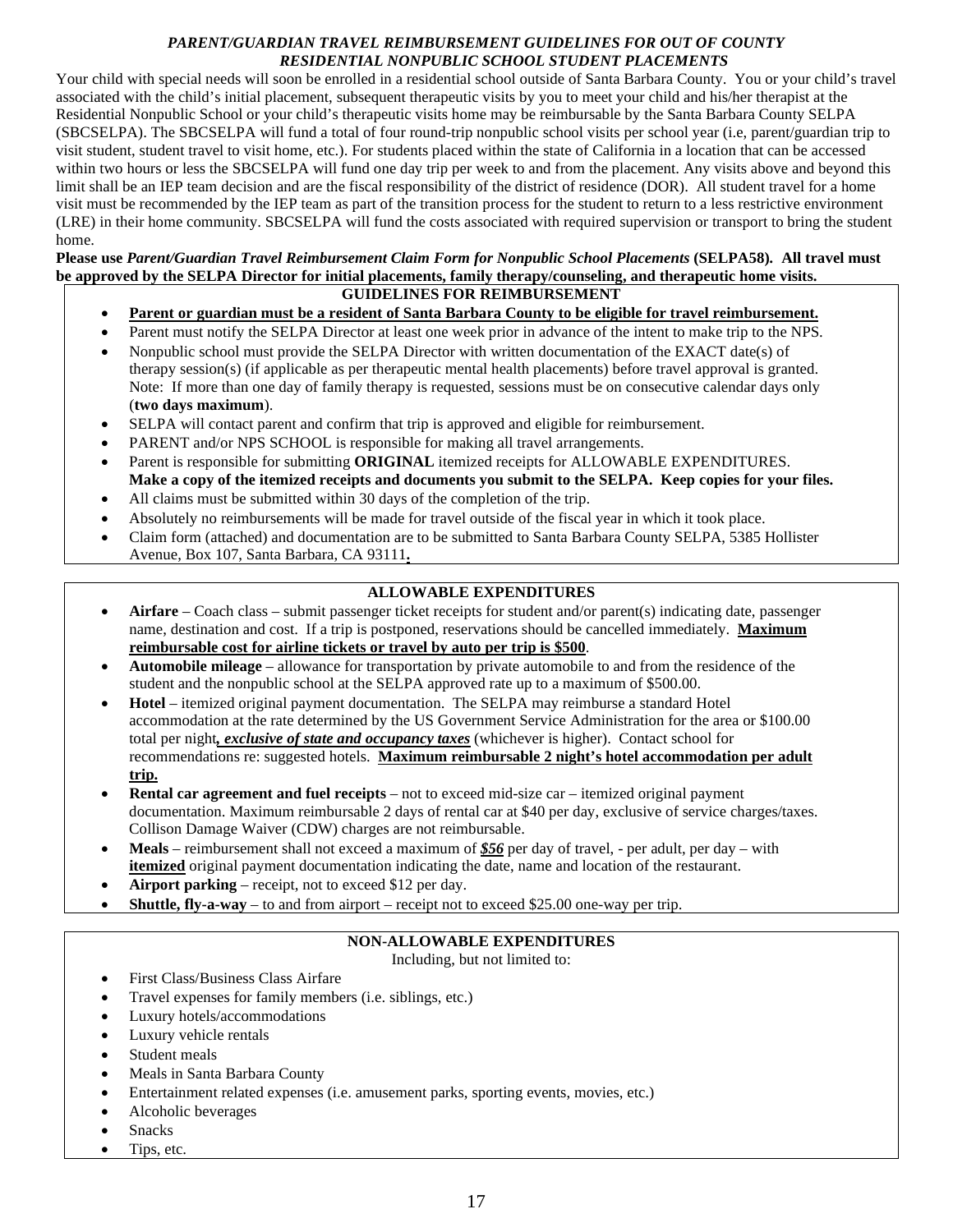### *EVALUATING PROGRESS*

### **WHEN MUST EVALUATION TAKE PLACE?**

The progress of all special education students **MUST** be evaluated at least annually. A regular, periodic check of pupil progress toward the successful completion of goals and, where appropriate, objectives specified in the IEP is also required. Annual goals should be reviewed, and /or revised if the student is not making satisfactory progress.

#### **IMPORTANT**

The parents of all special education students must be informed at least as often as parents of regular education students of progress toward the IEP goals and the extent to which that progress is sufficient for the student to achieve the goals by the projected annual achievement date.

### **NOTE**

Each time a student's program is evaluated, whether it be a periodic teacher evaluation, requested review or annual review, the IEP should serve as the focal point of that evaluation.

### *WHAT IF THE STUDENT'S PROGRAM HAS TO CHANGE?*

You must involve the parents and the IEP Team if you need to make changes on the IEP.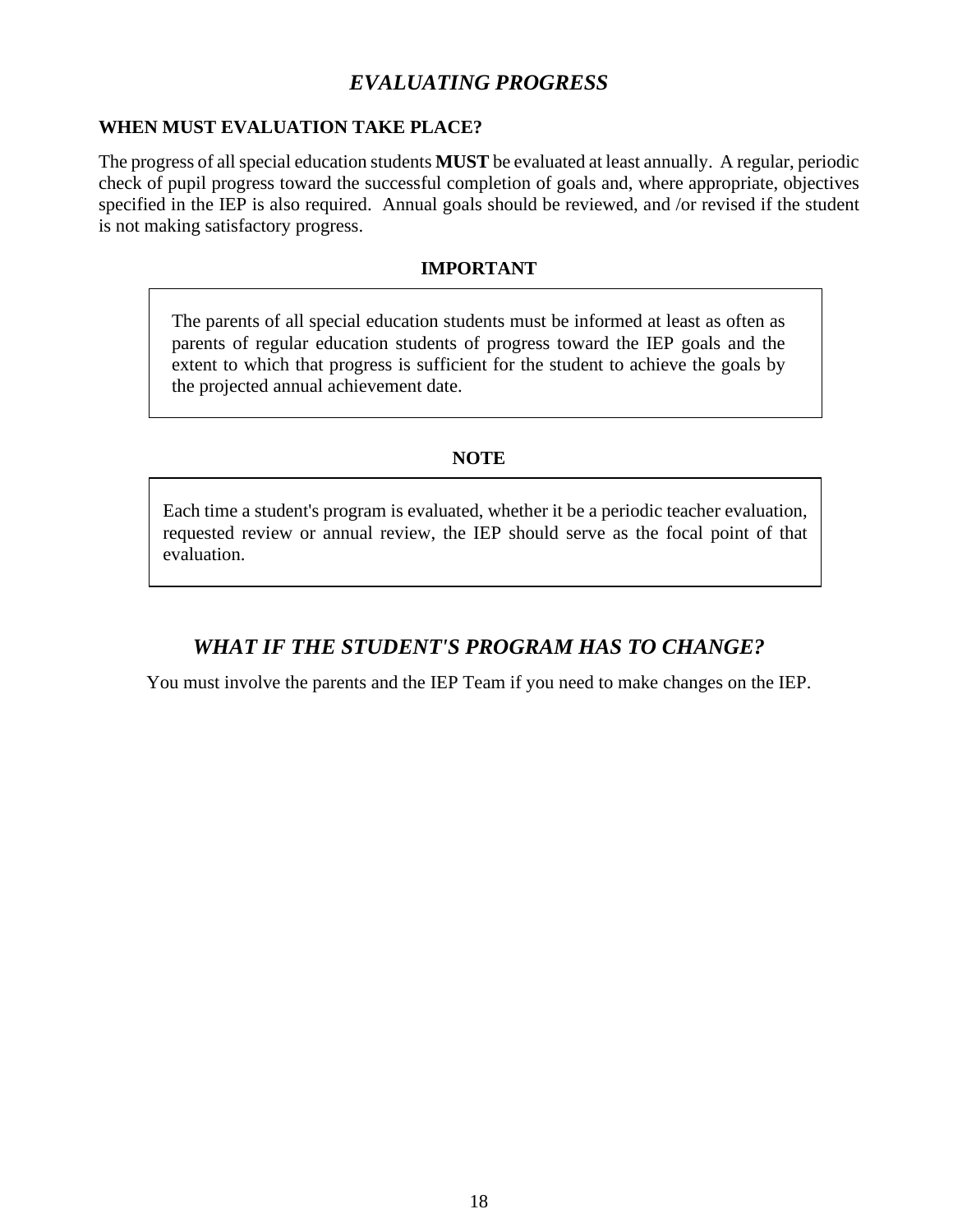### *INFANT TO PRESCHOOL TRANSITION PROCEDURES UNDER 3 YEARS OLD*

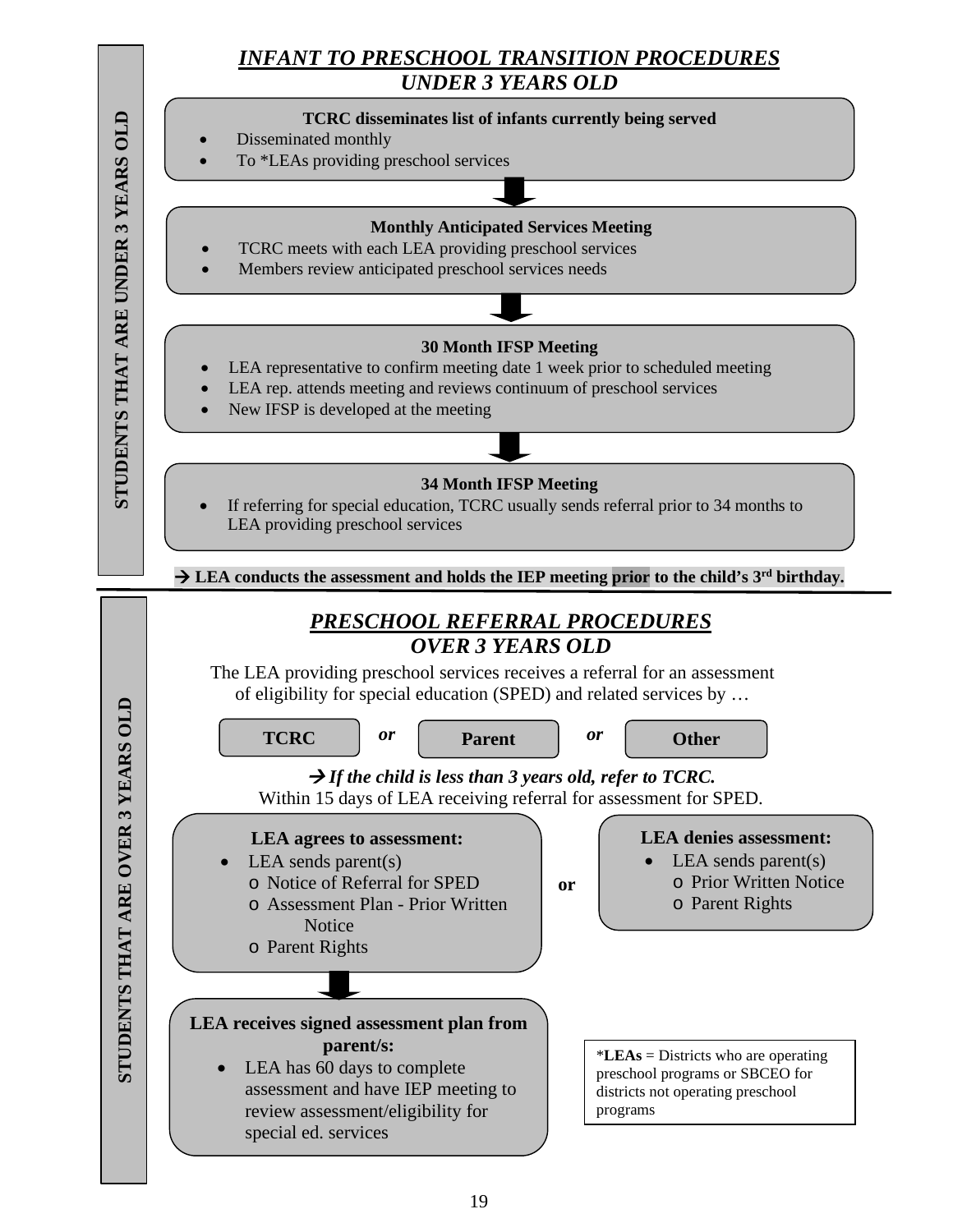### *SBCSELPA PRESCHOOL TO TRANSITIONAL KINDERGARTEN (TK) OR KINDERGARTEN TRANSITION GUIDELINES*

#### **Introduction**

The process and guidelines outlined below are to clarify the roles and responsibilities during transition time from preschool to TK or kindergarten. It is understood that parents are an important part of the transition process at every transition; however, this document is not meant to explain the entire process but simply clarify the roles mentioned above. These guidelines are to make the process, roles and responsibilities clear for education personnel for both the regional program operator and the district of residence and therefore parents' role is not included in this information. TK is the first year of a two-year kindergarten program that uses a modified kindergarten curriculum that is age and developmentally appropriate. Pursuant to law, EC 48000(c), a child is eligible for TK if a child will have his or her fifth birthday between September 2 and December 2 (inclusive).

#### **Preschool to TK or Kindergarten Transition Assessment**

Prior to transitioning an individual with exceptional needs from a preschool program to kindergarten, or first grade as the case may be, an appropriate reassessment of the individual shall be conducted by the regional program operator in collaboration with the district of residence pursuant to Article 2 (commencing with Section 56320) of Chapter 4 to determine if the individual is still in need of special education and services (Section 56445).

The exact breadth of this required reassessment, and tools that may be utilized, must be determined on a case-by-case basis. If the regional program operator is considering NOT giving cognitive abilities test to an incoming kindergartner who will be recommended for continuing service, the regional program operator staff member (psychologist and Special Education Administrator will contact the receiving district to discuss assessment prior to the transition meeting. Each special day class and special consideration student who will transition to kindergarten will be discussed by district and regional program operator specified staff to determine assessment needs prior to the transition. If, after reviewing the existing data, and receiving input from the parent, it is determined that no additional data is needed, the regional program operator must provide the parent with prior written notice of its determination. The prior written notice letter must also notify the parent of his/her right to request an assessment to either determine continuing eligibility, or educational need. If the parent requests a reassessment, the regional program operator must conduct the requested assessment (34 CFR§300.305(a) (2)).

Preschool students transitioning to transitional kindergarten (TK) or kindergarten (K) who are referred for initial assessment at year-end will be assessed by the regional program operator if they are referred before April 15<sup>th</sup>. If referral is received after April 15<sup>th</sup> then the regional operator will contact the district of residence that will serve that particular child in the fall as a kindergartener to determine a collaborative process to complete assessment.

#### **Collaborative Transition Process from Preschool Special Day Class and Preschool Plus Services to Special Education Services in Kindergarten**

1. The transition process is discussed at the IEP meeting the year before the child is age eligible to attend kindergarten. The district of residence will be invited to attend this meeting. At this meeting, needed assessment is reviewed and documented in the notes page of the IEP. If there is any discussion of the possibility of the child spending an extra year in preschool, the district of residence shall be notified in order to get their input.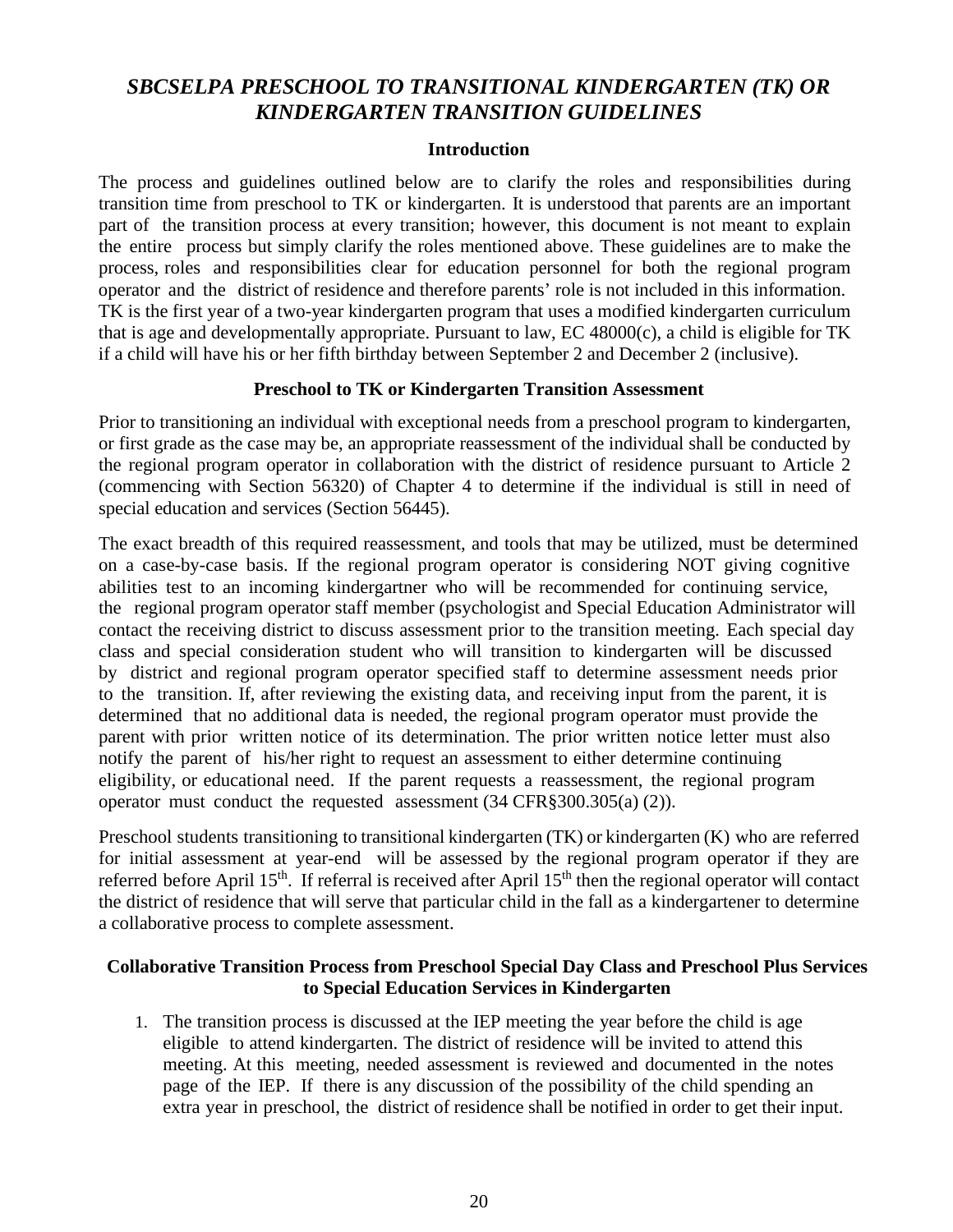- 2. A joint staffing meeting with both the regional program operator and district of residence will be held by December 1. The regional program operator special education administrator will send the SBCEO Preschool Transition to Kindergarten Summary to district of residence by December 1. The summary includes the name of the student, DOB, address, telephone, parents' names, preschool SDC teacher, primary language, disability, services, frequency and duration, instructional support, and other agency involvement. It also includes a short summary of the child's progress, needs and parent concerns. As new IEPs or assessment are completed, copies will be forwarded to the district of residence. The district of residence is to receive assessment reports two weeks prior to transition IEP meeting.
- 3. At the December 1 meeting, proposed assessment is reviewed and agreed upon and a transition meeting is scheduled. The regional program operator will be responsible for sending home the assessment plan and prior written notice 60 days prior to the scheduled meeting.
- 4. For a student who may need an instructional support assistant, the district of residence may request the regional program operator to complete and send to the district of residence a "SPED Preschool to Kindergarten Instructional Aide Needs Observation/Screening Report pgs. 1-3" prior to the transitional IEP meeting.
- 5. It will be the responsibility of the district of residence representative and regional program operator Special Education teacher to connect by February 1 to arrange observations.
- 6. By March 15, the elementary district of residence staff will have observed preschool students.
- 7. The district of residence may request teacher recommendation and/or parent input in making a preliminary determination of kindergarten program options.
- 8. Prior to the IEP Meeting:
	- a. Regional program operator will prepare Notice of Meeting and email it to district of residence.
	- b. Regional program operator will send Notice of Meeting to the parent.
	- c. District of residence will distribute the meeting notice to the required site team members, including the site principal, the District Special Education teacher, and a kindergarten teacher.
	- d. Regional program operator will be responsible for arranging for an interpreter to attend the IEP meeting, if one is needed.
	- e. Regional program operator will bring the IEP paperwork to the meeting.
- 9. During the IEP Meeting:
	- a. Regional program operator staff chairs the meeting.
	- b. After team discussion as to needs, goals, services and placement, district of residence staff makes the official offer of FAPE for kindergarten.
	- c. Regional program operator (Special Education teacher) takes the meeting notes, including the offer of FAPE.
- 10. After the IEP Meeting:
	- a. Regional program operator makes a copy of the IEP and distributes it to the parent and the district of residence staff (if possible) at the end of the meeting and keeps a copy for reference.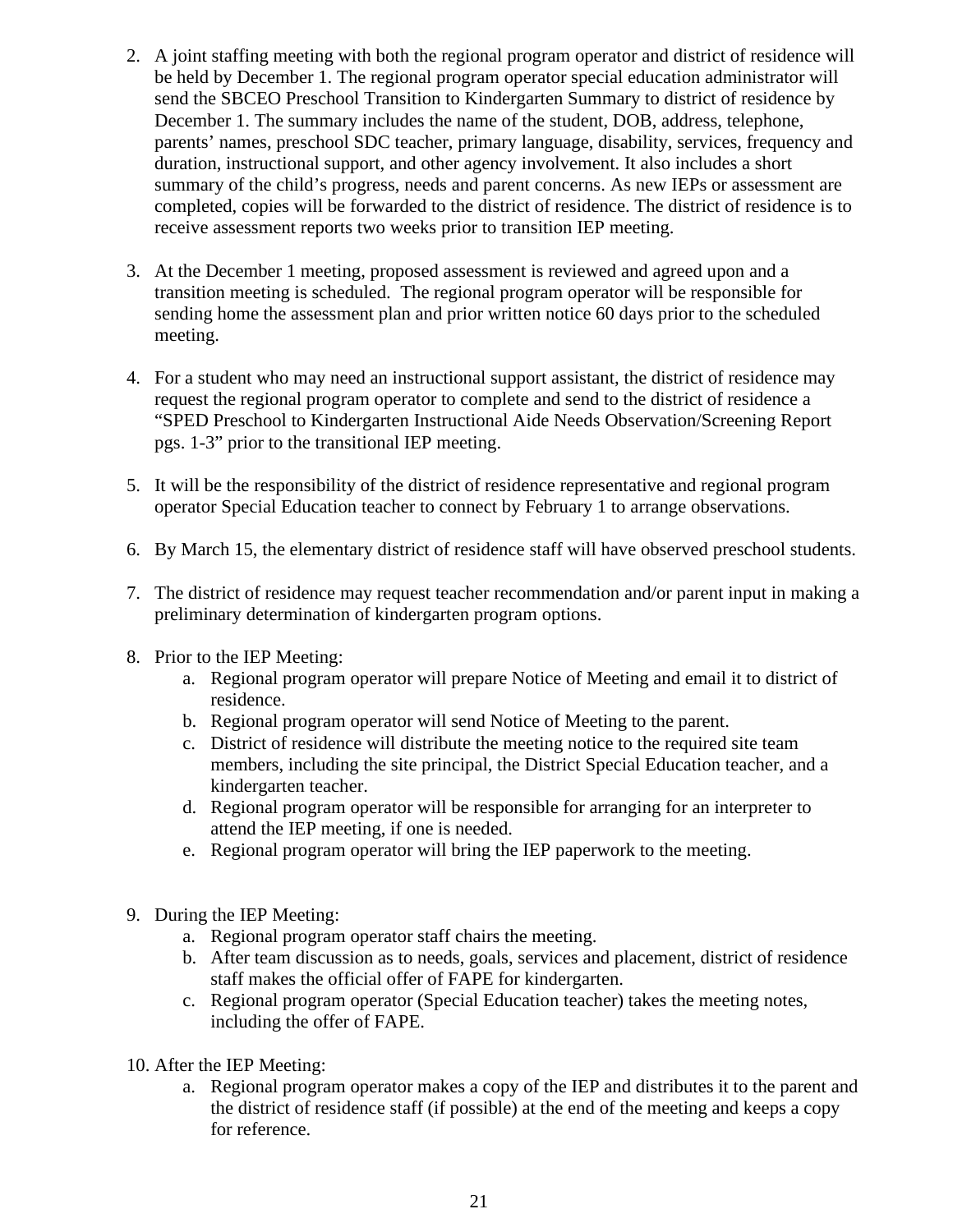- b. Regional program operator Special Education teacher or IEP chair takes the IEP paperwork with them and makes updates in SIRAS, as discussed during the IEP meeting.
- c. Regional program operator finalizes the IEP.
- 11. If the Triennial/Annual Review is due between March 1 June 30, the transition meeting and Triennial/Annual review meeting will be held as one meeting, if possible, as schedule permits, and the district of residence will attend.

If the Triennial or an Annual Review is due between July 1-September 30 of the next school year, the district of residence representative and the Regional Program Operator Special Education Administrator will determine if meetings are to be combined or not between July 1 – September 30

- 12. After the Transition IEP meeting, the district of residence receiving staff keeps a copy of the IEP and the file is returned to the regional program operator office for transfer of file paperwork.
- 13. The student's Cumulative File is sent to the district of residence or school site prior to the beginning of the district of residence's school year.
- 14. For children attending preschool summer school programs, progress reports will be forwarded to the district of residence.

### **Transition Process from Preschool Specialist Services to Special Education Services in Kindergarten**

- 1. A preliminary list of students receiving preschool specialist services who will be age eligible to transition to elementary programs in the fall is to be sent to each district of residence Special Education Administrator by January 15. The list will include name of student, DOB, address, telephone, parent's names, preschool specialist provider, language, disability, services, frequency and duration, other agency involvement and elementary school of residence.
- 2. A current list of district speech therapists will be given to the Regional program operator preschool Special Education Administrator by January 15.
- 3. By March 15, the regional program operator will initiate a meeting between the elementary school therapist and preschool specialists for the purpose of sharing information, determining assessment, collaborating on goals and setting dates for the transition IEP's. The regional program operator is responsible for sending the assessment plan and prior written notice. These meetings will be determined by agreement between each district and the preschool specialist office. The district administrator or designee is encouraged to attend the meeting in order to approve the offer of FAPE. The Regional Program Operator SIRAS Coordinator will add the district speech therapists (SLPs) to the students' SIRAS files for students' transition to the district elementary programs.
- 4. Prior to the IEP Meeting:
	- a. Regional Program Operator SLP will prepare Notice of Meeting and email it to district of residence SLP at receiving school.
	- b. Regional Program Operator SLP will send Notice of Meeting to the parent.
	- c. District of Residence SLP will distribute the meeting notice to the required site team members, including the site principal, the District of Residence SLP, and a kindergarten teacher.
	- d. Regional Program Operator SLP will be responsible for arranging for an interpreter to attend the IEP meeting, if one is needed.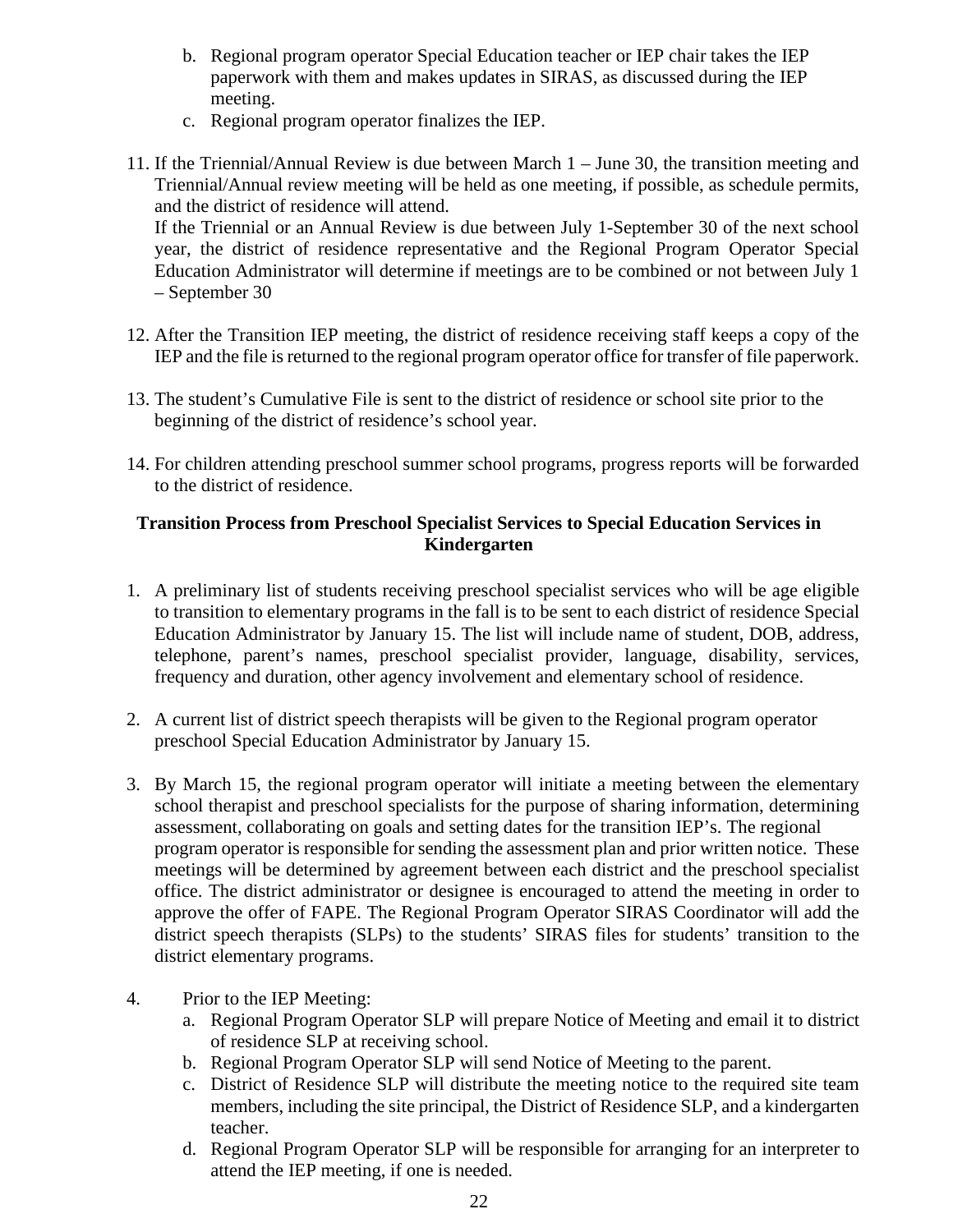- e. Regional Program Operator SLP will bring the IEP paperwork to the meeting.
- 5. During the IEP Meeting:
	- a. Regional Program Operator staff chairs the meeting.

b. After team discussion as to needs, goals, services and placement, district of residence staff makes the official offer of FAPE for kindergarten.

- c. Regional Program Operator takes the meeting notes, including the offer of FAPE.
- 6. After the IEP Meeting:
	- a. Regional Program Operator SLP makes copies of the IEP and distributes it to the parent and the district staff (if possible) at the end of the meeting and keeps a copy for reference.
	- b. Regional Program Operator SLP takes the IEP paperwork with them and makes updates in SIRAS.
	- c. Regional Program Operator SLP makes any necessary updates to the student's SIRAS file, as discussed during the IEP meeting.
	- d. Regional Program Operator SLP finalizes the IEP.

After March 1, parents of students who are not registered in Kindergarten will be contacted by a district of residence member to remind them to register their children for Kindergarten.

| DATE APPROVED: April 6, 2009 |                   |
|------------------------------|-------------------|
| <b>DATE REVISED:</b>         | May 3, 2010       |
| <b>DATE REVISED:</b>         | February 22, 2013 |
| <b>DATE REVISED:</b>         | May 12, 2015      |
| <b>DATE REVISED:</b>         | March 20,2020     |
|                              |                   |

### *NEW HIGH SCHOOL GRADUATION REQUIREMENTS (Adopted from the Southwest SELPA)*

Per action by the Governor, pupils with IEPs who have met all other graduation requirements shall be eligible to receive a valid high school diploma as of July 1, 2009. This decision shall remain in effect until the State Board of Education approves an alternative assessment process for these pupils (anticipated later this school year).

For pupils who exited high school or a transition program in June, 2009 or at the end of ESY, and who have met all other graduation requirements, the following procedure is recommended:

- 1. Require the pupil to re-enroll in the district and enroll the pupil into either the local high school or other district program, i.e. Adult Ed.; ROP; Workability; specific class related to area of need. Note: To collect ADA, you may need to enroll the pupil for at least the minimum day (4 hours per day).
- 2. Reactivate their records, transcripts and file, making sure they appear in your district's database, the same system that does credit and graduation checks/transcripts.
- 3. Hold an IEP (amendment or full IEP as appropriate based on previous IEP), to re-establish special education services. Utilizing existing data to the maximum extent possible.
- 4. Develop a program for the pupil to address transition needs:
	- Pupil does not have to attend school daily unless you plan to collect ADA.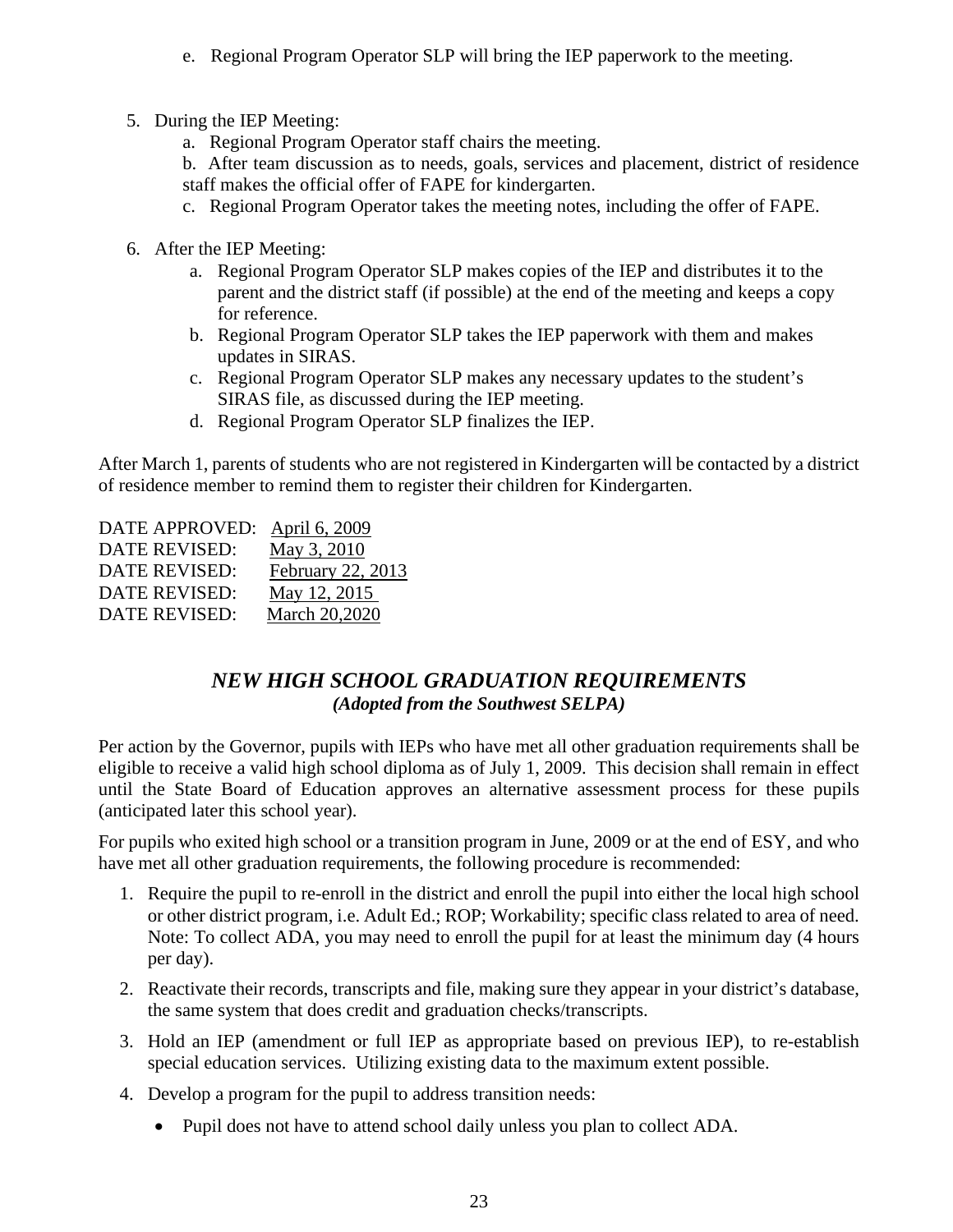- Select a remedial class, alternative Ed class with special education consultation, independent study with special education consultation, SCROC, work experience, etc.
- All school rules regarding attendance and discipline apply and failure to adhere to rules may impact placement, services and completion of IEP requirements.
- 5. Hold a second IEP amendment during this fall semester.
	- This is an "exit IEP".
	- Complete credit check/graduation check.
	- Notify family and pupil of anticipated exit date.
	- Document that pupil is eligible for a diploma based on the current CDE guidance if IEP requirements are met during this semester (along with all other graduation requirements). Note: for Independent study: If you district allows a student to complete the class midsemester for other students, then this applies to the student with an IEP as well.
	- Obtain signatures.
	- Assure that SIRAS and MIS in SIRAS are completed.
- 6. Exit the pupil at the end of the semester or as specified on the IEP once the items above have been met.
- 7. Assure that the district's database via the school database is current and reflects graduation requirements as having been met.
- 8. Issue the diploma and allow pupil to participate in graduation ceremonies per district policies.

### Other considerations:

Since this pupil has "re-enrolled", they may have missed other graduation related activities such as photos, events, etc. You may wish to document it on the IEP indicating that the pupil is informed of any exceptions.

Procedures may change, so stay informed. Contact the Santa Barbara County SELPA for updates.

### DATE REVISED: *February 18, 2020*